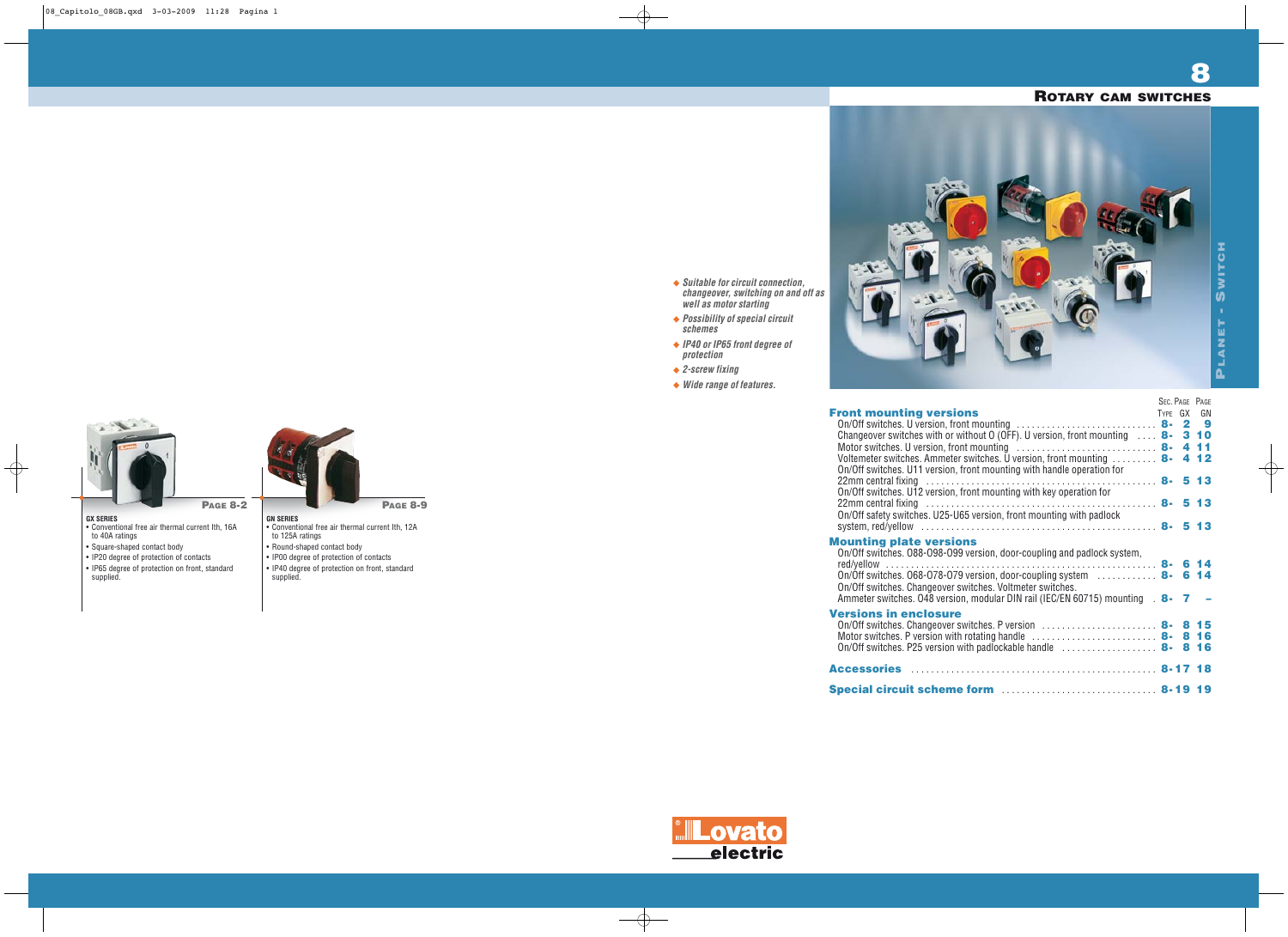Order Rated Front Qty Weight<br>code current plate per current

# **U version front mounting. ON/OFF switches**



|                                                        | AC <sub>1</sub> | size           | pka         |       |
|--------------------------------------------------------|-----------------|----------------|-------------|-------|
|                                                        | [A]             | [mm]           | $n^{\circ}$ | [kg]  |
| ON/OFF SWITCHES.<br>One-pole $-1$ wafer $-$ scheme 90. |                 |                |             |       |
| GX16 90 U                                              | 16              | $\Box$ 48      | 1           | 0.093 |
| $\overline{1}$<br>GX20 90 U                            | 20              | ∏ 48           | 1           | 0.096 |
| GX32 90 U                                              | 32              | $\Box$ 65      | 1           | 0.222 |
| GX40 90 U                                              | 40              | $\Box$ 65      | 1           | 0.223 |
| Two-pole $-1$ wafer $-$ scheme 91.                     |                 |                |             |       |
| GX16 91 U                                              | 16              | $\Box$ 48      | 1           | 0.097 |
| GX20 91 U                                              | 1<br>20         | 48             | 1           | 0.101 |
| GX32 91 U                                              | 32              | 65             | 1           | 0.244 |
| GX40 91 U                                              | 40              | $\square$ 65   | 1           | 0.256 |
| Three-pole $-2$ wafers $-$ scheme 10.                  |                 |                |             |       |
| GX16 10 U                                              | 16              | 48<br>п        | 1           | 0.113 |
| $\overline{1}$<br>GX20 10 U                            | 20              | 48             | 1           | 0.120 |
| GX32 10 U                                              | 32              | $\sqsupset$ 65 | 1           | 0.296 |
| GX40 10 U                                              | 40              | $\Box$ 65      | 1           | 0.312 |
| Four-pole - 2 wafers - scheme 92.                      |                 |                |             |       |
| GX16 92 U<br>$\bf{0}$                                  | 16              | 48<br>п        | 1           | 0.110 |
| GX20 92 U                                              | 1<br>20         | 48             | 1           | 0.124 |
| GX32 92 U                                              | 32              | $\square$ 65   | 1           | 0.301 |
| GX40 92 U                                              | 40              | $\sqsupset$ 65 | 1           | 0.326 |
|                                                        |                 |                |             |       |

# **General characteristics**

– 16 to 40A conventional free air thermal current Ith ratings

**electric**

.ovato

- Extended mechanical and electrical life<br>– Rotation angles:  $30^\circ$  45° 60° and 90°
- Rotation angles:  $30^{\circ}$ ,  $45^{\circ}$ ,  $60^{\circ}$  and  $90^{\circ}$ <br>– Silver-alloy dual-breaking contacts<br>– Direct operating operation  $\ominus$ : safety fu
- Silver-alloy dual-breaking contacts
- Direct operating operation $\ominus$ ; safety function according to IEC/EN 60947-5-1
- IP65 front degree of protection; IP20 protection of contacts
- Legend marking is standard supplied as illustrated in the order code table; any other on request.

# **Selection guide**

See page TC-32 and 33.

### **Optional**

Enlarged front plate for GX16-GX20 (65x65mm instead of standard 48x48):

Add "**H**" after the switch rating in the order code E.g. GX16**H** 10 U.

Enlarged front plate for GX32-GX40 (90x90mm instead of standard 65x65): Add "**H**" after the switch rating in the order code

E.g. GX32**H** 10 U.

# **Special versions**

In addition to standard types, particular versions are available with special operating circuit schemes. See page 8-19.

**Example of U version switch mounting**



**Certifications and compliance** Certifications obtained: cULus, GOST. Compliant with standards: IEC/EN 60947-1 IEC/EN 60947-3, IEC/EN 60204-1, IEC/EN 61058-1.

**8**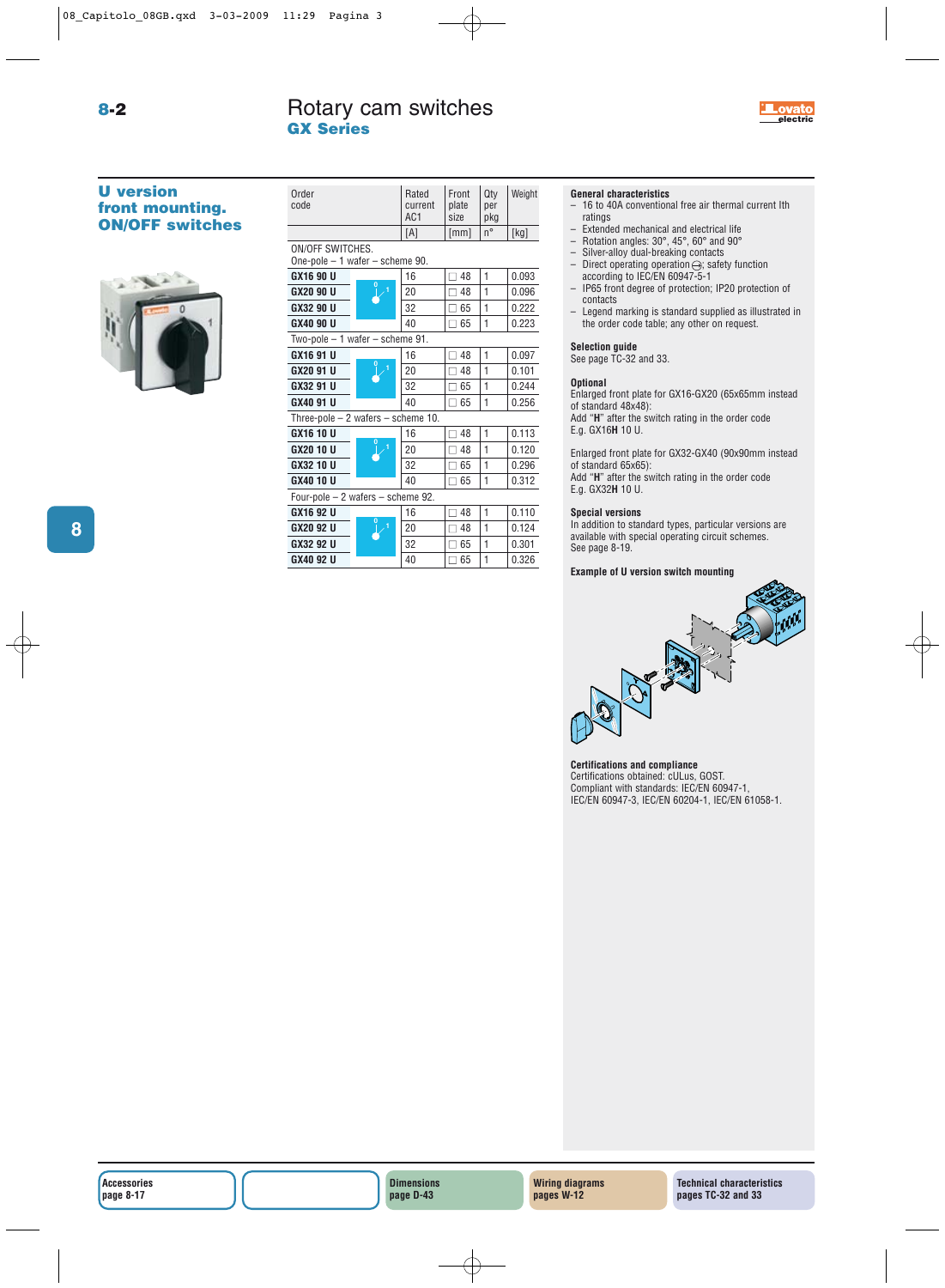

**8**

# **U version front mounting. Changeover switches with 0 position. Changeover switches without 0 position**



| Order<br>code                                                        | Rated<br>current<br>AC1 | Front<br>plate<br>size | Qty<br>per<br>pkg | Weight |
|----------------------------------------------------------------------|-------------------------|------------------------|-------------------|--------|
|                                                                      | [A]                     | [mm]                   | n°                | [kg]   |
| CHANGEOVER SWITCHES WITH 0.<br>One-pole $-1$ wafer $-$ scheme 51.    |                         |                        |                   |        |
| GX16 51 U                                                            | 16                      | $\square$ 48           | 1                 | 0.097  |
| GX20 51 U                                                            | 20                      | $\square$ 48           | $\mathbf{1}$      | 0.101  |
| GX32 51 U                                                            | 32                      | $\square$ 65           | $\mathbf{1}$      | 0.236  |
| GX40 51 U                                                            | 40                      | $\square$ 65           | 1                 | 0.239  |
| Two-pole $-2$ wafers $-$ scheme 52.                                  |                         |                        |                   |        |
| GX16 52 U                                                            | 16                      | $\square$ 48           | 1                 | 0.120  |
| GX20 52 U                                                            | 20                      | $\square$ 48           | $\mathbf{1}$      | 0.124  |
| GX32 52 U                                                            | 32                      | $\square$ 65           | $\mathbf{1}$      | 0.309  |
| GX40 52 U                                                            | 40                      | $\Box$ 65              | 1                 | 0.326  |
| Three-pole $-3$ wafers $-$ scheme 53.                                |                         |                        |                   |        |
| GX16 53 U                                                            | 16                      | $\Box$ 48              | 1                 | 0.138  |
| GX20 53 U                                                            | 20                      | $\Box$ 48              | $\mathbf{1}$      | 0.146  |
| GX32 53 U                                                            | 32                      | $\square$ 65           | $\mathbf{1}$      | 0.371  |
| GX40 53 U                                                            | 40                      | $\square$ 65           | 1                 | 0.402  |
| Four-pole - 4 wafers - scheme 75.                                    |                         |                        |                   |        |
| GX16 75 U                                                            | 16                      | $\Box$ 48              | $\mathbf{1}$      | 0.157  |
| GX20 75 U                                                            | 20                      | $\Box$ 48              | $\mathbf{1}$      | 0.171  |
| GX32 75 U                                                            | 32                      | $\square$ 65           | 1                 | 0.440  |
| GX40 75 U                                                            | 40                      | $\square$ 65           | 1                 | 0.472  |
| CHANGEOVER SWITCHES WITHOUT 0.<br>One-pole $-1$ wafer $-$ scheme 54. |                         |                        |                   |        |
| GX16 54 U                                                            | 16                      | $\square$ 48           | 1                 | 0.098  |
| GX20 54 U                                                            | 20                      | $\Box$ 48              | 1                 | 0.102  |
| GX32 54 U                                                            | 32                      | $\Box$ 65              | 1                 | 0.121  |
| Two-pole $-2$ wafers $-$ scheme 55.                                  |                         |                        |                   |        |
| GX16 55 U                                                            | 16                      | $\Box$ 48              | $\mathbf{1}$      | 0.117  |
| GX20 55 U                                                            | 20                      | $\square$ 48           | $\mathbf{1}$      | 0.126  |
| GX32 55 U                                                            | 32                      | $\square$ 65           | 1                 | 0.155  |
| Three-pole $-3$ wafers $-$ scheme 56.                                |                         |                        |                   |        |
| GX16 56 U                                                            | 16                      | $\Box$ 48              | $\mathbf{1}$      | 0.137  |
| GX20 56 U                                                            | 20                      | $\Box$ 48              | 1                 | 0.146  |
| GX32 56 U                                                            | 32                      | $\square$ 65           | 1                 | 0.186  |
| Four-pole - 4 wafers - scheme 69.                                    |                         |                        |                   |        |
| GX16 69 U                                                            | 16                      | $\Box$ 48              | 1                 | 0.158  |
| GX20 69 U                                                            | 20                      | $\Box$ 48              | 1                 | 0.171  |
| GX32 69 U                                                            | 32                      | $\Box$ 65              | $\mathbf{1}$      | 0.224  |

# **General characteristics**

- 16 to 40A conventional free air thermal current Ith ratings
- Extended mechanical and electrical life<br>– Botation angles:  $30^\circ$ ,  $45^\circ$ , 60° and 90°
- Rotation angles: 30°, 45°, 60° and 90°
- Silver-alloy dual-breaking contacts<br>– Direct operating operation  $\ominus$ : safe
- Direct operating operation  $\ominus$ ; safety function according to IEC/EN 60947-5-1
- IP65 front degree of protection; IP20 protection of contacts
- Legend marking is standard supplied as illustrated in the order code table; any other on request.

### **Selection guide**

See page TC-32 and 33.

### **Optional**

Enlarged front plate for GX16-GX20 (65x65mm instead of standard 48x48):

Add "**H**" after the switch rating in the order code E.g. GX16**H** 52 U.

Enlarged front plate for GX32-GX40 (90x90mm instead of standard 65x65):

Add "**H**" after the switch rating in the order code E.g. GX32**H** 52 U.

### **Special versions**

In addition to standard types, particular versions are available with special operating circuit schemes. See page 8-19.

### **Example of U version switch mounting**



### **Certifications and compliance**

Certifications obtained: cULus, GOST. Compliant with standards: IEC/EN 60947-1, IEC/EN 60947-3, IEC/EN 60204-1, IEC/EN 61058-1.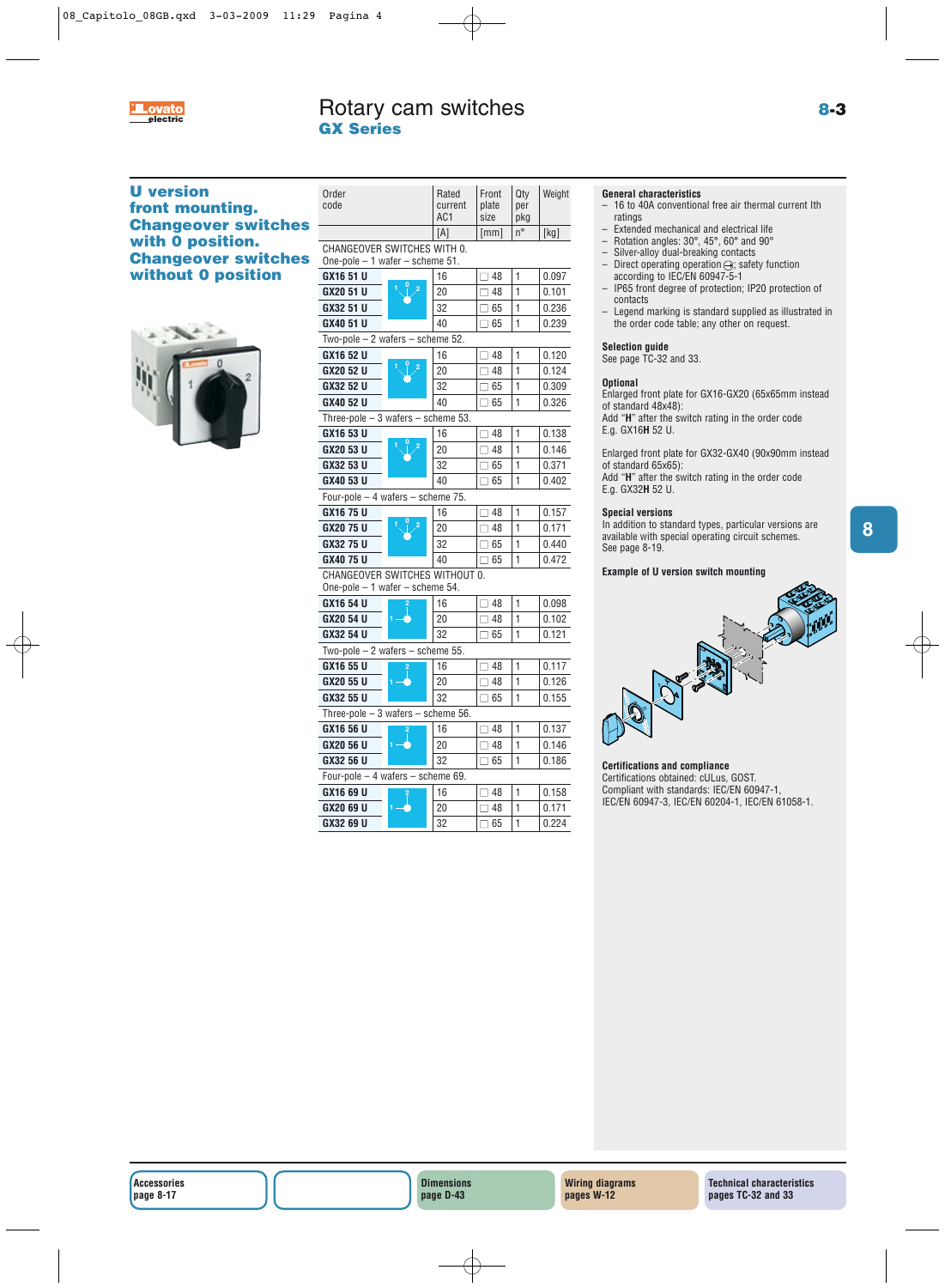

Order **Ith Max Front Qty Wt.** code <br>AC1 power plate per<br>AC23A size pkg

 $AC23A$  size

**8-4**

# **U version front mounting. Motor switches**



|                                                                                   |                     | [A] | [kW] | [mm]      | $n^{\circ}$ | [kg]  |
|-----------------------------------------------------------------------------------|---------------------|-----|------|-----------|-------------|-------|
| MOTOR SWITCHES.<br>Reversing switches. Three-pole $-$ 3 wafers $-$ scheme 11.     |                     |     |      |           |             |       |
| GX16 11 U                                                                         |                     | 16  | 5    | $\Box$ 48 | 1           | 0.133 |
| GX20 11 U                                                                         | 1<br>$\overline{2}$ | 20  | 7.5  | 48        | 1           | 0.141 |
| GX32 11 U                                                                         |                     | 32  | 15   | 65        | 1           | 0.362 |
| GX40 11 U                                                                         |                     | 40  | 15   | 65        | 1           | 0.383 |
| Pole-changing switches. 4 wafers - scheme 13.                                     |                     |     |      |           |             |       |
| GX16 13 U                                                                         |                     | 16  | 5    | 48        | 1           | 0.161 |
| GX20 13 U                                                                         | $\overline{2}$      | 20  | 7.5  | 48<br>ר ו | 1           | 0.171 |
| GX32 13 U                                                                         |                     | 32  | 15   | 65        | 1           | 0.447 |
| GX40 13 U                                                                         |                     | 40  | 15   | 65<br>П.  | 1           | 0.478 |
| Star-delta switches. 4 wafers - scheme 12.                                        |                     |     |      |           |             |       |
| GX16 12 U                                                                         |                     | 16  | 5    | 48        | 1           | 0.158 |
| GX20 12 U                                                                         | 0                   | 20  | 7.5  | 48        | 1           | 0.171 |
| GX32 12 U                                                                         |                     | 32  | 15   | 65        | 1           | 0.448 |
| GX40 12 U                                                                         |                     | 40  | 15   | 65<br>П   | 1           | 0.478 |
| 3-pole motor reversing switches with spring return to 0.<br>3 wafers – scheme 26. |                     |     |      |           |             |       |
| GX16 26 U                                                                         | $\overline{2}$      | 16  | 5    | 48        | 1           | 0.134 |
| GX20 26 U                                                                         |                     | 20  | 7.5  | 48        | 1           | 0.141 |

**GX32 26 U** 32 15 □ 65 1 0.185

# **General characteristics**

- 16 to 40A conventional free air thermal current Ith ratings
- Extended mechanical and electrical life<br>– Botation angles:  $30^\circ$ ,  $45^\circ$ ,  $60^\circ$  and  $90^\circ$
- Rotation angles: 30°, 45°, 60° and 90°
- Silver-alloy dual-breaking contacts
- Direct operating operation  $\ominus$ ; safety function according to IEC/EN 60947-5-1
- IP65 front degree of protection; IP20 degree of protection of contacts
- Legend marking is standard supplied as illustrated in the order code table; any other on request.

### **Selection**

See page TC-32 and 33.

### **Optional**

Enlarged front plate for GX16-GX20 (65x65mm instead of standard 48x48): Add "**H**" after the switch rating in the order code E.g. GX16**H** 11 U.

Enlarged front plate for GX32-GX40 (90x90mm instead of standard 65x65): Add "**H**" after the switch rating in the order code E.g. GX32**H** 11 U.

### **Special versions**

In addition to standard types, particular versions are available with special operating circuit schemes. See page 8-19.

### **Example of U version switch mounting**



### **Certifications and compliance**

Certifications obtained: cULus, GOST. Compliant with standards: IEC/EN 60947-1, IEC/EN 60947-3, IEC/EN 60204-1, IEC/EN 61058-1. **<sup>0</sup>**

# **Ammeter switches**



| Order<br>code                                                                      |                                                         | Rated<br>current<br>AC <sub>1</sub> | Front<br>plate<br>size | Qty<br>per<br>pkg | Weight |
|------------------------------------------------------------------------------------|---------------------------------------------------------|-------------------------------------|------------------------|-------------------|--------|
|                                                                                    |                                                         | [A]                                 | [mm]                   | n°                | [kg]   |
| <b>VOLTMETER SWITCHES.</b><br>Phase-Neutral L1-N/L2-N/L3-N - 2 wafers - scheme 68. |                                                         |                                     |                        |                   |        |
| GX16 68 U                                                                          | L1N<br>-L2N<br>L3N                                      | 16                                  | $\Box$ 48              | 1                 | 0.118  |
| Phase-Phase L1-L2/L2-L3/L3-L1 $-$ 2 wafers $-$ scheme 67.                          |                                                         |                                     |                        |                   |        |
| GX16 67 U                                                                          | L1-L2<br>$+243$<br>341                                  | 16                                  | $\Box$ 48              | 1                 | 0.118  |
| For 3 phase to phase voltage and 3 phase voltage readings<br>3 wafers - scheme 66. |                                                         |                                     |                        |                   |        |
| GX16 66 U                                                                          | L1-N<br>L1-L2<br>$243 -$<br>$-12N$<br><b>BAT</b><br>LЗA | 16                                  | $\Box$ 48              | 1                 | 0.128  |
| For 1 phase voltage and 3 phase to phase voltage readings<br>3 wafers - scheme 60. |                                                         |                                     |                        |                   |        |
| GX16 60 U                                                                          | L1-L2<br>$-12-13$<br>$L3-L1$                            | 16                                  | $\Box$ 48              | 1                 | 0.133  |
| AMMETER SWITCHES.<br>Direct L1-L2-L3 current readings - 5 wafers - scheme 97.      |                                                         |                                     |                        |                   |        |
| GX16 97 U                                                                          | $\overline{13}$<br>-11                                  | 16                                  | $\Box$ 48              | 1                 | 0.169  |
| For L1-L2-L3 readings via 3 CTs - 3 wafers - scheme 98.                            |                                                         |                                     |                        |                   |        |
| GX16 98 U                                                                          | Ō<br>$L3-$<br>-11<br>Ď                                  | 16                                  | ∃ 48                   | 1                 | 0.146  |
|                                                                                    |                                                         | <b>Dimensions</b>                   |                        |                   | V      |

**page D-43**

# **U version front mounting. Voltmeter switches.**

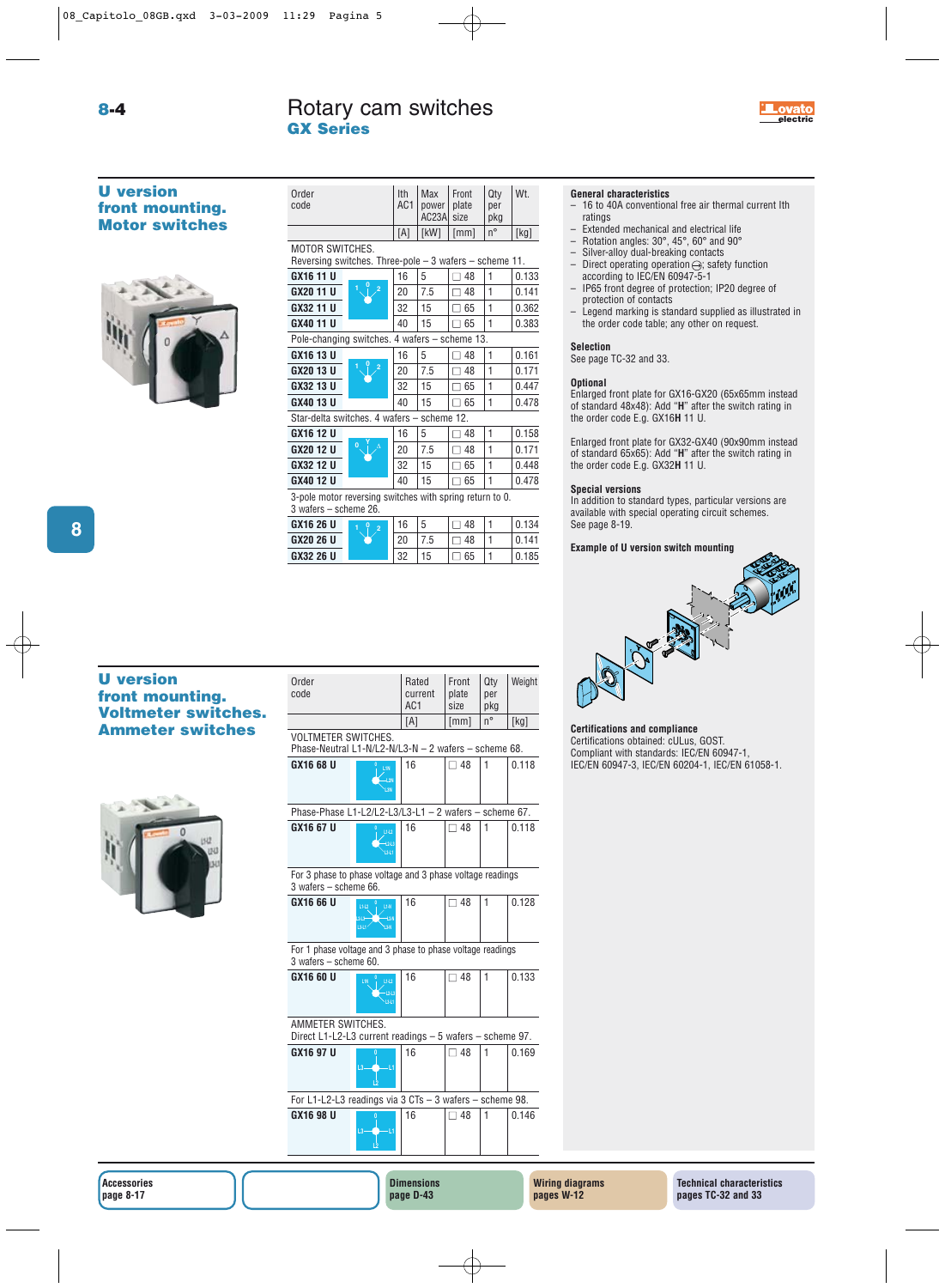

**8**

# **U11 version front mounting with handle operation, for central 22mm fixing. ON/OFF switches <sup>0</sup> <sup>1</sup>**



| code                                             |                                       | current<br>AC1 | plate<br>size | per<br>pkg  |       |
|--------------------------------------------------|---------------------------------------|----------------|---------------|-------------|-------|
|                                                  |                                       | [A]            | [mm]          | $n^{\circ}$ | [kg]  |
| ON/OFF SWITCHES. One-pole - 1 wafer - scheme 90. |                                       |                |               |             |       |
| GX16 90 U11                                      |                                       | 16             |               |             | 0.097 |
|                                                  | Two-pole $-1$ wafer $-$ scheme 91.    |                |               |             |       |
| GX16 91 U11                                      |                                       | 16             |               |             | 0.100 |
|                                                  | Three-pole $-2$ wafers $-$ scheme 10. |                |               |             |       |
| GX16 10 U11                                      |                                       | 16             |               |             | 0.116 |
|                                                  | Four-pole - 2 wafers - scheme 92.     |                |               |             |       |
| GX16 92 U11                                      |                                       | 16             |               | 1           | 0.118 |

Order Rated Front Qty Weight

# **U12 version front mounting with key operation, for central 22mm fixing. ON/OFF switches <sup>0</sup> <sup>1</sup>**



|                                                  |                                       | AC1 | size | pkg         |       |
|--------------------------------------------------|---------------------------------------|-----|------|-------------|-------|
|                                                  |                                       | [A] | [mm] | $n^{\circ}$ | [kg]  |
| ON/OFF SWITCHES. One-pole - 1 wafer - scheme 90. |                                       |     |      |             |       |
| GX16 90 U12                                      |                                       | 16  |      | 1           | 0.126 |
|                                                  | Two-pole $-1$ wafer $-$ scheme 91.    |     |      |             |       |
| GX16 91 U12                                      |                                       | 16  |      | 1           | 0.137 |
|                                                  | Three-pole $-2$ wafers $-$ scheme 10. |     |      |             |       |
| GX16 10 U12                                      |                                       | 16  |      | 1           | 0.165 |
| Four-pole $-2$ wafers $-$ scheme 92.             |                                       |     |      |             |       |
| GX16 92 U12                                      |                                       | 16  |      | 1           | 0.169 |

Order Rated Front Qty Weight code current plate per

# **U25-U65 versions front mounting with red/yellow padlock system. ON/OFF switches**



|                                                     |                                      | AC <sub>1</sub> | size      | pkg         |       |
|-----------------------------------------------------|--------------------------------------|-----------------|-----------|-------------|-------|
|                                                     |                                      | [A]             | [mm]      | $n^{\circ}$ | [kg]  |
| ON/OFF SWITCHES. Three-pole - 2 wafers - scheme 10. |                                      |                 |           |             |       |
| GX16 10 U25                                         | $\overline{0}$                       | 16              | 48        |             | 0.207 |
| GX20 10 U25                                         |                                      | 20              | 48        |             | 0.212 |
| GX32 10 U25                                         |                                      | 32              | 65        | 1           | 0.361 |
| GX40 10 U65                                         |                                      | 40              | $\Box$ 65 | 1           | 0.383 |
|                                                     | Four-pole $-2$ wafers $-$ scheme 92. |                 |           |             |       |
| GX16 92 U25                                         | $\overline{0}$                       | 16              | 48        | 1           | 0.211 |
| GX20 92 U25                                         | 1                                    | 20              | 48        | 1           | 0.218 |
| GX32 92 U25                                         |                                      | 32              | 65        | 1           | 0.371 |
| GX40 92 U65                                         |                                      | 40              | $\Box$ 65 |             | 0.388 |

Order Rated Front Qty Weight<br>
Code Current plate per

 $current$  plate per

# **General characteristics**

- 16 to 40A conventional free air thermal current Ith ratings
- Extended mechanical and electrical life<br>– Botation angles:  $30^\circ$ ,  $45^\circ$ , 60° and 90°
- Rotation angles: 30°, 45°, 60° and 90°
- Silver-alloy dual-breaking contacts
- $-$  Direct operating operation  $\ominus$ ; safety function according to IEC/EN 60947-5-1
- IP65 front degree of protection for U25 amd U65, IP40 for U11 and U12; IP20 protection of contacts
- Legend marking for U11 and U12 versions is only for reference while for U25 and U65 types standard supplied as illustrated in the order code table; any other on request.

# **Selection**

See page TC-32 and 33.

# **Optional**

Enlarged front plate for GX16-GX20 (65x65mm instead of standard 48x48): Add "**H**" after the switch rating in the order code

E.g. GX16**H** 10 U25.

Enlarged front plate for GX32-GX40 (90x90mm instead of standard 65x65):

Add "H" after the switch rating in the order code E.g. GX32**H** 10 U25.

# **Special versions**

In addition to standard types, particular versions are available with special operating circuit schemes. See page 8-19.

# **Example of U25-U65 switch mounting**



# **Certifications and compliance**

Certifications obtained: cULus, GOST. Compliant with standards: IEC/EN 60947-1, IEC/EN 60947-3, IEC/EN 60204-1, IEC/EN 61058-1.

**Accessories page 8-17**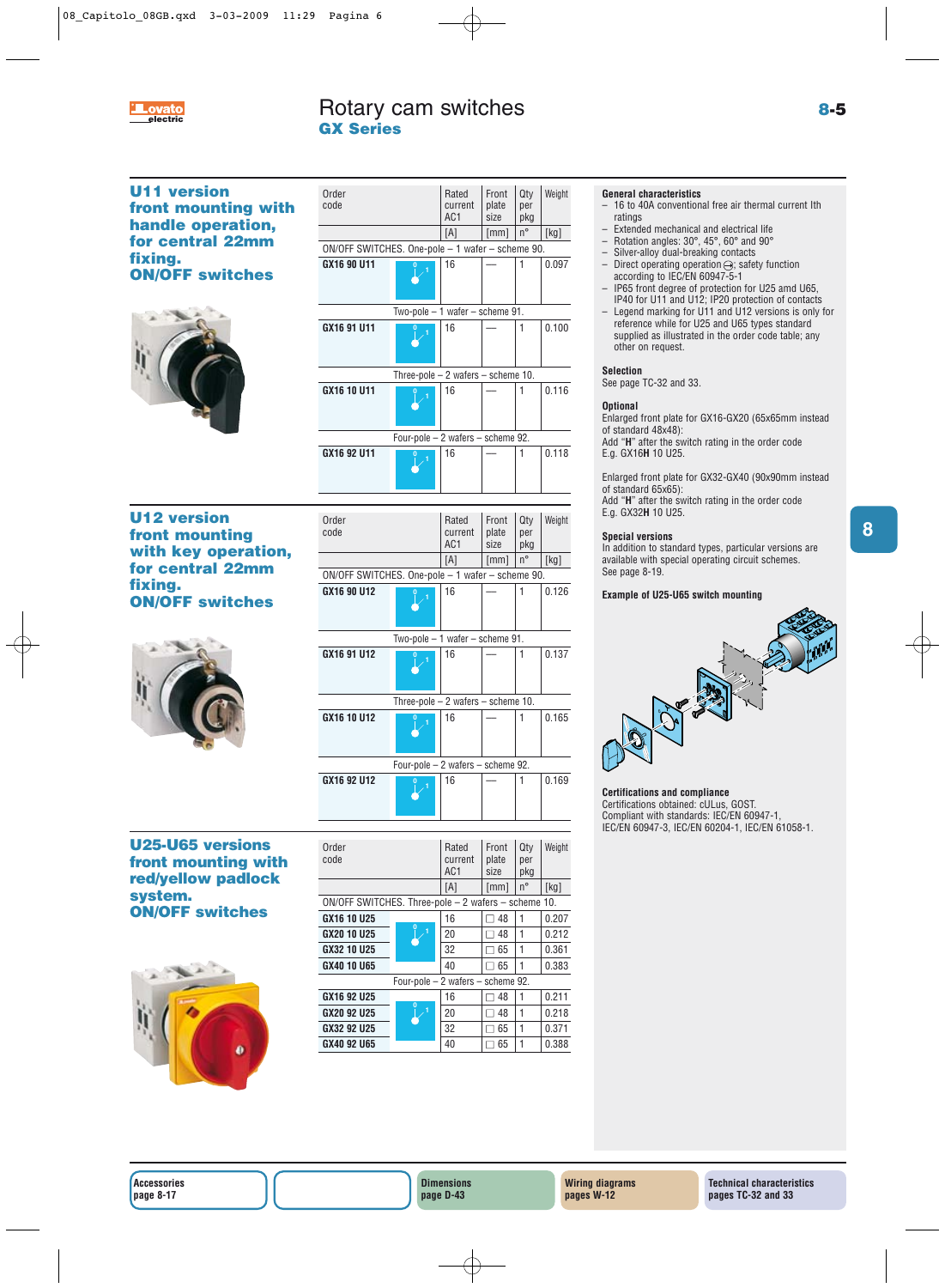# Rotary cam switches

Order Rated Front Qty Weight code current plate per<br>AC1 size pkg AC<sub>1</sub>

**GX16 10 088** 16 16  $\boxed{ \square 48}$  1 0.263 **GX20 10 088**  $\begin{bmatrix} 1 & 1 & 20 \\ 2 & 0 & 48 \\ 1 & 0.289 \end{bmatrix}$ **GX32 10 088**  $\begin{array}{|c|c|c|c|c|c|} \hline \textbf{G} & 32 & \Box & 65 & 1 & 0.404 \hline \end{array}$ **GX40 10 098** 40 □ 65 1 0.429

**<sup>0</sup> <sup>1</sup>**

**<sup>0</sup> <sup>1</sup>**

**GX16 92 088**  $\begin{array}{|c|c|c|c|c|c|} \hline \text{G} & \text{G} & \text{G} & \text{G} & \text{G} & \text{G} & \text{G} & \text{G} & \text{G} & \text{G} & \text{G} & \text{G} & \text{G} & \text{G} & \text{G} & \text{G} & \text{G} & \text{G} & \text{G} & \text{G} & \text{G} & \text{G} & \text{G} & \text{G} & \text{G} & \text{G} & \text{G} & \text{G} & \text{G} & \text{G} & \text{G$ **GX20 92 088**  $\begin{array}{|c|c|c|c|c|c|} \hline \end{array}$  20  $\begin{array}{|c|c|c|c|c|} \hline \end{array}$  48 1 0.302 **GX32 92 088** 32 □ 65 1 0.427 **GX40 92 098** 40 0.445

Order Rated Front Qty Weight code current plate per<br>AC1 size pkg

 $[A]$   $\left[\text{mm}\right]$   $n^{\circ}$   $\left[\text{kg}\right]$ 

 $DKg$ 

**GX Series**

ON/OFF SWITCHES.

Three-pole – 2 wafers – scheme 10.

Four-pole – 2 wafers – scheme 92.

# **O88 - 098 versions door coupling with red/yellow padlock system. ON/OFF switches**

| <b>068 - 078 versions</b> |
|---------------------------|
|                           |
| door coupling.            |
| <b>ON/OFF switches</b>    |



|                                   |                                       |                | [A] | [mm]      | $n^{\circ}$ | [kg]  |
|-----------------------------------|---------------------------------------|----------------|-----|-----------|-------------|-------|
| ON/OFF SWITCHES.                  |                                       |                |     |           |             |       |
|                                   | Three-pole $-2$ wafers $-$ scheme 10. |                |     |           |             |       |
|                                   | GX16 10 068                           |                | 16  | 48        |             | 0.219 |
|                                   | GX20 10 068                           |                | 20  | 48        | 1           | 0.227 |
|                                   | GX32 10 068                           |                | 32  | 65        | 1           | 0.431 |
|                                   | GX40 10 078                           |                | 40  | $\Box$ 65 | 1           | 0.404 |
| Four-pole - 2 wafers - scheme 92. |                                       |                |     |           |             |       |
|                                   | GX16 92 068                           | $\overline{0}$ | 16  | $\neg$ 48 | 1           | 0.219 |
|                                   | GX20 92 068                           |                | 20  | 48        | 1           | 0.230 |
|                                   | GX32 92 068                           |                | 32  | 65        | 1           | 0.445 |
|                                   | GX40 92 078                           |                | 40  | 65        |             | 0.447 |

**Dimensions page D-43**

# **General characteristics**

- 16 to 40A conventional free air thermal current Ith ratings
- Extended mechanical and electrical life<br>– Botation angles:  $30^\circ$ ,  $45^\circ$ ,  $60^\circ$  and  $90^\circ$
- Rotation angles: 30°, 45°, 60° and 90°
- Silver-alloy dual-breaking contacts<br>– Direct operating operation  $\ominus$  safe
- Direct operating operation  $\ominus$ ; safety function according to IEC/EN 60947-5-1
- IP65 front degree of protection; IP20 degree of protection of contacts
- Legend marking is standard supplied as illustrated in the order code table; any other on request.

# **Selection**

See page TC-32 and 33.

### **Optional**

Enlarged front plate for GX16-GX20 (65x65mm instead of standard 48x48):

Add "**H**" after the switch rating in the order code E.g. GX16**H** 10 O88.

Enlarged front plate for GX32-GX40 (90x90mm instead of standard 65x65):

Add "**H**" after the switch rating in the order code E.g. GX32**H** 10 O88.

### **Special versions**

In addition to standard types, particular versions are available with special operating circuit schemes. See page 8-19.

### **Example of O version switch mounting**



### **Certifications and compliance**

**Wiring diagrams pages W-12**

Certifications obtained: cULus, GOST. Compliant with standards: IEC/EN 60947-1, IEC/EN 60947-3, IEC/EN 60204-1, IEC/EN 61058-1.

> **Technical characteristics pages TC-32 and 33**

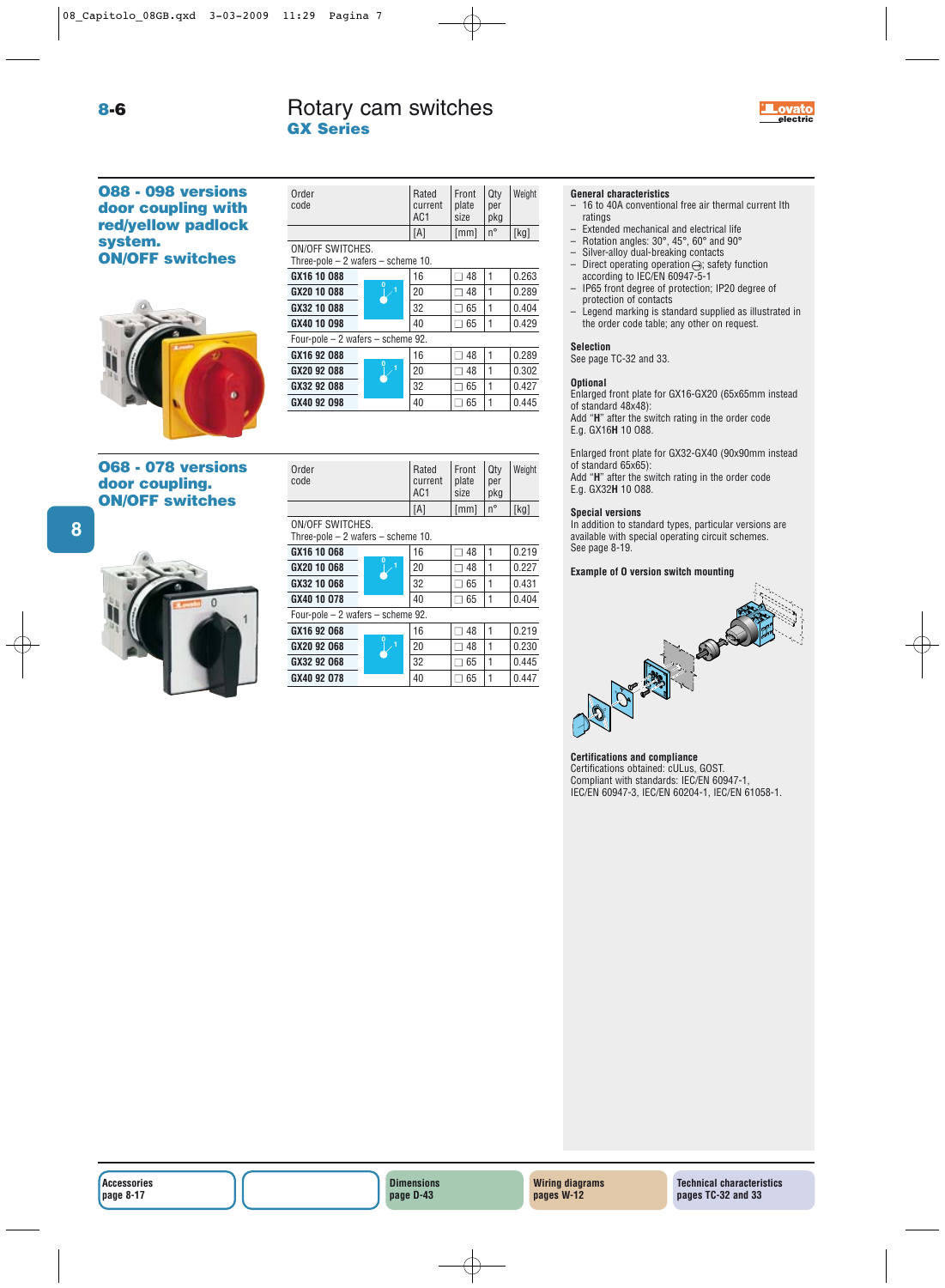

# **O48 version modular, 35mm DIN rail mounting. ON/OFF switches. Changeover switches. Voltmeter switches. Ammeter switches**



| Order<br>code                                                                      |                                | Rated<br>current<br>AC1 | Front<br>plate<br>size | Qty<br>per<br>pkg | Weight |
|------------------------------------------------------------------------------------|--------------------------------|-------------------------|------------------------|-------------------|--------|
|                                                                                    |                                | [A]                     | [mm]                   | n°                | [kg]   |
| ON/OFF SWITCHES.<br>One-pole $-3$ wafers $-$ scheme 90.                            |                                |                         |                        |                   |        |
| GX16 90 048                                                                        |                                | 16                      | 45x54                  | 1                 | 0.124  |
| Two-pole $-3$ wafers $-$ scheme 91.                                                |                                |                         |                        |                   |        |
| GX16 91 048                                                                        |                                | 16                      | 45x54                  | $\mathbf{1}$      | 0.130  |
| Three-pole $-$ 3 wafers $-$ scheme 10.                                             |                                |                         |                        |                   |        |
| GX16 10 048                                                                        |                                | 16                      | 45x54                  | 1                 | 0.145  |
| Four-pole - 3 wafers - scheme 92.                                                  |                                |                         |                        |                   |        |
| GX16 92 048                                                                        |                                | 16                      | 45x54                  | 1                 | 0.147  |
| CHANGEOVER SWITCHES WITH 0.<br>One-pole $-3$ wafers $-$ scheme 51.                 |                                |                         |                        |                   |        |
| GX16 51 048                                                                        |                                | 16                      | 45x54                  | 1                 | 0.132  |
| Two-pole $-3$ wafers $-$ scheme 52.                                                |                                |                         |                        |                   |        |
| GX16 52 048                                                                        | 2                              | 16                      | 45x54                  | 1                 | 0.150  |
| Three-pole $-3$ wafers $-$ scheme 53.                                              |                                |                         |                        |                   |        |
| GX16 53 048                                                                        | 2                              | 16                      | 45x54                  | 1                 | 0.175  |
| Four-pole $-4$ wafers $-$ scheme 75.                                               |                                |                         |                        |                   |        |
| GX16 75 048                                                                        |                                | 16                      | 45x54                  | 1                 | 0.192  |
| <b>VOLTMETER SWITCHES.</b><br>Phase-Neutral L1-N/L2-N/L3-N - 3 wafers - scheme 68. |                                |                         |                        |                   |        |
| GX16 68 048                                                                        |                                | 16                      | 45x54                  | 1                 | 0.150  |
|                                                                                    | L1N<br>L3N                     |                         |                        |                   |        |
| Phase-Phase L1-L2/L2-L3/L3-L1 - 3 wafers - scheme 67.                              |                                |                         |                        |                   |        |
| GX16 67 048                                                                        | $L1-L2$<br>$12-13$<br>$L3-L1$  | 16                      | 45x54                  | 1                 | 0.150  |
| For 3 phase to phase voltage and 3 phase voltage readings<br>3 wafers - scheme 66  |                                |                         |                        |                   |        |
| GX16 66 048                                                                        | $L1-L2$<br>Lt-N<br>13-11       | 16                      | 45x54                  | 1                 | 0.175  |
| AMMETER SWITCHES.<br>Direct L1-L2-L3 current readings - 5 wafers - scheme 97.      |                                |                         |                        |                   |        |
| GX16 97 048                                                                        | $\overline{L_3}$<br>- L1<br>ŗ. | 16                      | 45x54                  | 1                 | 0.212  |
| For L1-L2-L3 readings via 3 CTs - 4 wafers - scheme 98.                            |                                |                         |                        |                   |        |
| GX16 98 048                                                                        | $L3-$<br>-11                   | 16                      | 45x54                  | 1                 | 0.171  |

# **General characteristics**

- 16A conventional free air thermal current Ith ratings<br>- Extended mechanical and electrical life
- Extended mechanical and electrical life
- Rotation angles: 30°, 45°, 60° and 90°
- Silver-alloy dual-breaking contacts – Direct operating operation  $\ominus$ ; safety function
- according to IEC/EN 60947-5-1 - IP40 front degree of protection; IP20 degree of
- protection of contacts - Suitable for screw fixing or mounting on 35mm DIN
- rail (IEC/EN 60175)
- Legend marking is standard supplied as illustrated in the order code table; any other on request.

# **Selection guide**

See page TC-32 and 33.

# **Special versions**

In addition to standard types, particular versions are available with special operating circuit schemes. See page 8-19.

# **Certifications and compliance**

Certifications obtained: cULus, GOST. Compliant with standards: IEC/EN 60947-1, IEC/EN 60947-3, IEC/EN 60204-1, IEC/EN 61058-1.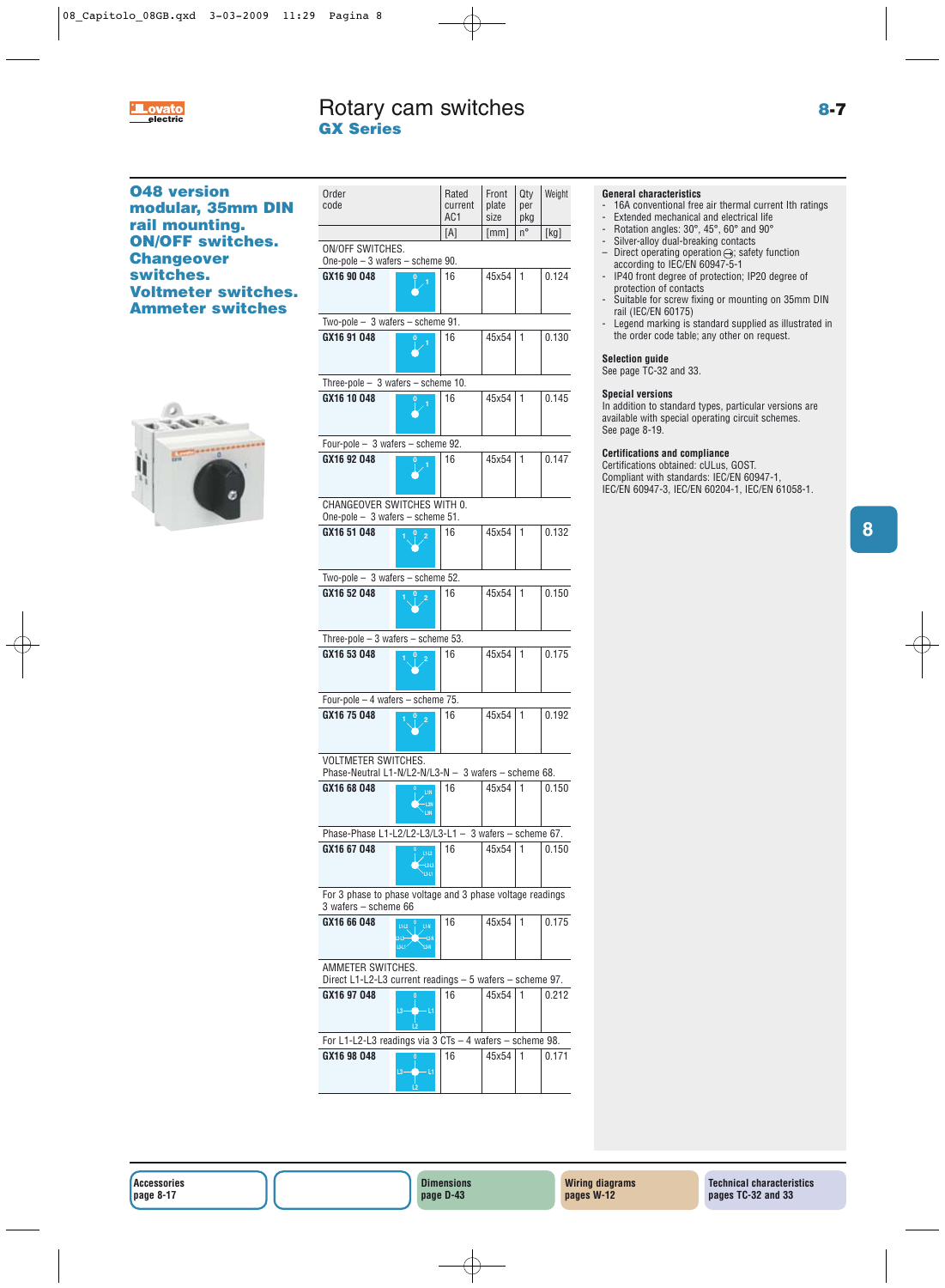Orde code Rated Housing Qty Wt current size per

AC<sub>1</sub>

current size per<br>AC1 pkg

 $[A]$   $[mm]$   $n^{\circ}$   $[kg]$ 



**P version in enclosure with rotating handle. On/Off switches. Changeover switch** 



| ON/OFF SWITCHES.<br>hes<br>Three poles - scheme 10. |                                                    |  |    |         |              |       |
|-----------------------------------------------------|----------------------------------------------------|--|----|---------|--------------|-------|
|                                                     | GX16 10 P                                          |  | 16 | 90x90   | $\mathbf{1}$ | 0.216 |
|                                                     | <b>GX20 10 P</b>                                   |  | 20 | 90x90   | $\mathbf{1}$ | 0.216 |
|                                                     | GX32 10 P                                          |  | 32 | 110x110 | $\mathbf{1}$ | 0.440 |
|                                                     | GX40 10 P                                          |  | 40 | 110x110 | $\mathbf{1}$ | 0.440 |
|                                                     | <b>ON/OFF SWITCHES.</b><br>Four poles - scheme 92. |  |    |         |              |       |
|                                                     | GX16 92 P                                          |  | 16 | 90x90   | 1            | 0.216 |
|                                                     | GX20 92 P                                          |  | 20 | 90x90   | 1            | 0.216 |
|                                                     | GX32 92 P                                          |  | 32 | 110x110 | 1            | 0.440 |
|                                                     | GX40 92 P                                          |  | 40 | 110x110 | 1            | 0.440 |
|                                                     | CHANGEOVER SWICTHES.<br>Three poles - scheme 53.   |  |    |         |              |       |
|                                                     | GX16 53 P                                          |  | 16 | 90x90   | $\mathbf{1}$ | 0.216 |
|                                                     | GX20 53 P                                          |  | 20 | 90x90   | 1            | 0.216 |
|                                                     | GX32 53 P                                          |  | 32 | 110x110 | $\mathbf{1}$ | 0.440 |
|                                                     | GX40 53 P                                          |  | 40 | 110x110 | 1            | 0.440 |
|                                                     | CHANGEOVER SWICTHES.<br>Four poles - scheme 75.    |  |    |         |              |       |
|                                                     | GX16 75 P                                          |  | 16 | 90×90   | $\mathbf{1}$ | 0.216 |
|                                                     | GX20 75 P                                          |  | 20 | 90x90   | 1            | 0.216 |
|                                                     | GX32 75 P                                          |  | 32 | 110x110 | $\mathbf{1}$ | 0.440 |
|                                                     | GX40 75 P                                          |  | 40 | 110x110 | $\mathbf{1}$ | 0.440 |
|                                                     |                                                    |  |    |         |              |       |

# **P version in enclosure with rotating handle. Motor switches**



# **P version in enclosure with padlockable rotating handle. On/Off switches**



| Orde code                |                | Rated           | Housing | Qty         | Wt    |
|--------------------------|----------------|-----------------|---------|-------------|-------|
|                          |                | current         | size    | per         |       |
|                          |                | AC <sub>1</sub> |         | pkg         |       |
|                          |                | [A]             | [mm]    | $n^{\circ}$ | [kg]  |
|                          |                |                 |         |             |       |
| ON/OFF SWITCHES.         |                |                 |         |             |       |
| Three poles - scheme 10. |                |                 |         |             |       |
| GX16 10 P25              | $\overline{0}$ | 16              | 90×90   |             | 0.313 |
| GX20 10 P25              |                | 20              | 90×90   |             | 0.313 |
| GX32 10 P25              |                | 32              | 110x110 |             | 0.403 |

Order **Ith Max Housing Qty Wt.**<br>code AC1 power size per

**GX16 11 P** 16 | 5 | 90x90 | 1 | 0.271 **GX20 11 P**  $\sqrt{2}$  20 7.5 90x90 1 0.271 **GX32 11 P** 32 15 110x110 1 0.482 **GX40 11 P** 40 15 110x110 1 0.482

MOTOR SWITCHES.

Three-pole reversing switches - scheme 11.

**<sup>0</sup> <sup>1</sup> <sup>2</sup>**

 $AC23A$ 

power size per<br>AC23A pkg

 $\begin{bmatrix} [A] \ [A] \end{bmatrix}$   $\begin{bmatrix} [mm] [n^{\circ} \end{bmatrix}$   $\begin{bmatrix} [kg] \end{bmatrix}$ 

### ON/OFF SWITCHES. Four poles - scheme 92.

| . p<br>----------- |  |    |         |  |       |  |  |  |
|--------------------|--|----|---------|--|-------|--|--|--|
| GX16 92 P25        |  | 16 | 90×90   |  | 0.314 |  |  |  |
| GX20 92 P25        |  | 20 | 90x90   |  | 0.314 |  |  |  |
| GX32 92 P25        |  | 32 | 110x110 |  | 0.414 |  |  |  |
|                    |  |    |         |  |       |  |  |  |

# **General characteristics**

- 16 to 40A conventional free air thermal current Ith ratings
- Extended mechanical and electrical life<br>– Botation angles:  $30^\circ$ ,  $45^\circ$ ,  $60^\circ$  and  $90^\circ$
- Rotation angles: 30°, 45°, 60° and 90°
- Silver-alloy dual-breaking contacts<br>– Direct operating operation  $\ominus$  safe
- Direct operating operation  $\ominus$ ; safety function according to IEC/EN 60947-5-1
- IP65 degree of protection<br>– Top and bottom entry: 4 P
- Top and bottom entry: 4 PG16 threaded knockouts for 90x90mm types and 4 PG21 for 110x110mm
- Legend marking is standard supplied as illustrated in the order code table; any other on request.

# **Selection guide**

# See page TC-32 and 33.

# **Special versions**

In addition to standard types, particular versions are available with special operating circuit schemes. See page 8-19.

# **Certifications and compliance**

Certifications obtained: GOST. Compliant with standards: IEC/EN 60947-1, IEC/EN 60947-3, IEC/EN 60204-1, IEC/EN 61058-1.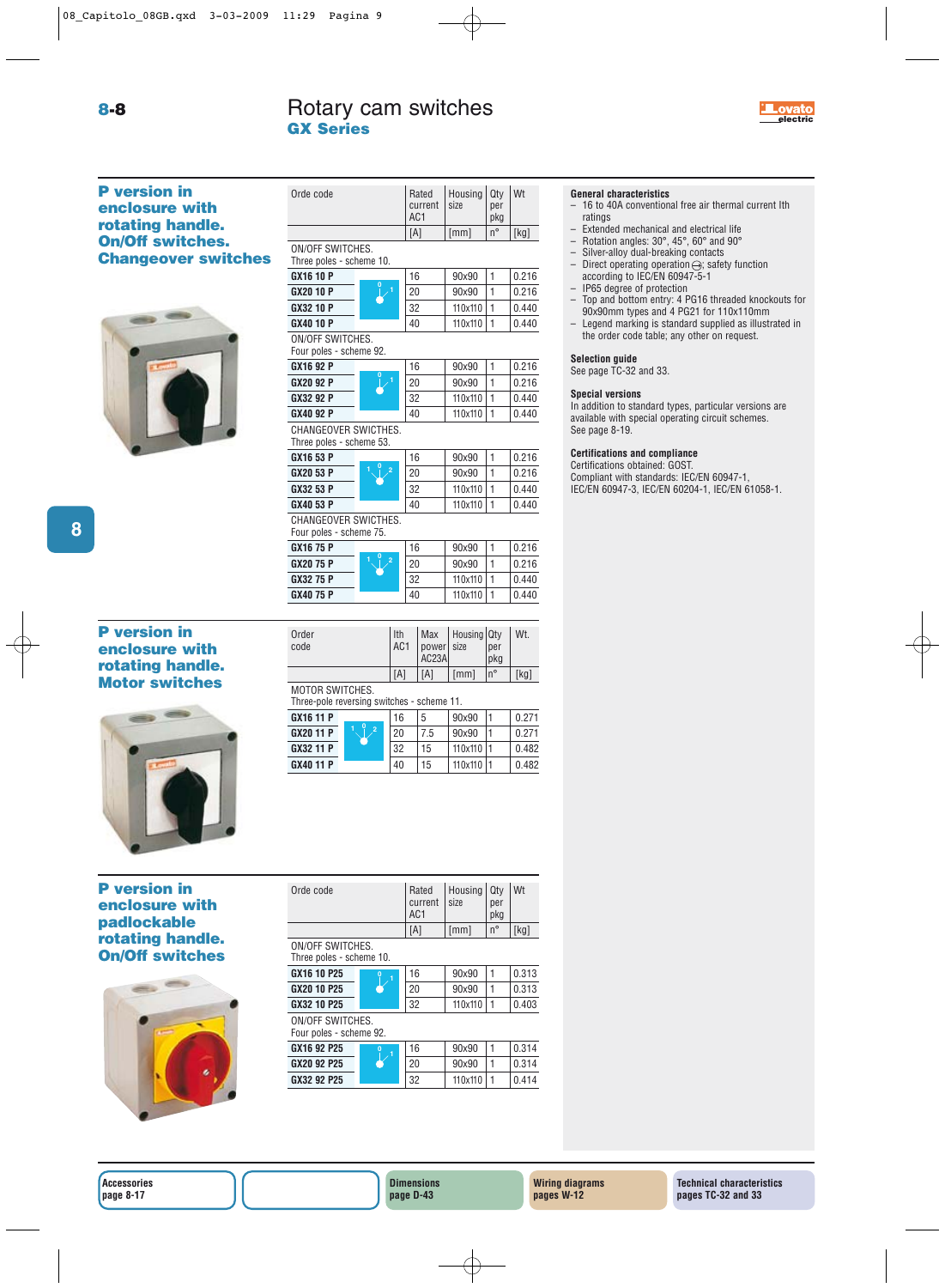

# Rotary cam switches **8-9 electric GN Series**

# **U version front mounting. On/Off switches**



| Order code                                                 | Rated<br>current<br>AC1 | Front<br>plate<br>size | Qty<br>per<br>pkg | Wt    |
|------------------------------------------------------------|-------------------------|------------------------|-------------------|-------|
|                                                            | [A]                     | [mm]                   | $n^{\circ}$       | [kg]  |
| <b>ON/OFF SWITCHES.</b><br>One pole - 1 wafer - scheme 90. |                         |                        |                   |       |
| 7 GN12 90 U                                                | 12                      | □ 48                   | $\mathbf{1}$      | 0.075 |
| 7 GN20 90 U                                                | 20                      | $\square$ 48           | 1                 | 0.077 |
| 7 GN25 90 U                                                | 25                      | $\square$ 48           | 1                 | 0.087 |
| 7 GN32 90 U                                                | 32                      | $\Box$ 65              | 1                 | 0.172 |
| 7 GN40 90 U                                                | 40                      | $\square$ 65           | 1                 | 0.173 |
| 7 GN63 90 U                                                | 63                      | $\Box$ 65              | 1                 | 0.200 |
| 2 poles - 1 wafer - scheme 91.                             |                         |                        |                   |       |
| 7 GN12 91 U                                                | 12                      | □ 48                   | 1                 | 0.078 |
| 7 GN20 91 U                                                | 20                      | $\Box$ 48              | 1                 | 0.081 |
| 7 GN25 91 U                                                | 25                      | $\square$ 48           | $\mathbf{1}$      | 0.094 |
| 7 GN32 91 U                                                | 32                      | $\Box$ 65              | 1                 | 0.189 |
| 7 GN40 91 U                                                | 40                      | 65<br>П                | 1                 | 0.198 |
| 7 GN63 91 U                                                | 63                      | $\Box$ 65              | 1                 | 0.218 |
| 3 poles - 2 wafers - scheme 10.                            |                         |                        |                   |       |
| 7 GN12 10 U                                                | 12                      | $\Box$ 48              | 1                 | 0.090 |
| 7 GN20 10 U                                                | 20                      | $\Box$ 48              | 1                 | 0.095 |
| 7 GN25 10 U                                                | 25                      | $\Box$ 48              | 1                 | 0.114 |
| 7 GN32 10 U                                                | 32                      | $\square$ 65           | 1                 | 0.228 |
| 7 GN40 10 U                                                | 40                      | $\Box$ 65              | 1                 | 0.240 |
| 7 GN63 10 U                                                | 63                      | 65<br>П                | 1                 | 0.282 |
| 7 GN125 10 U                                               | 125                     | $\Box$ 90              | 1                 | 0.721 |
| 4 poles - 2 wafers - scheme 92.                            |                         |                        |                   |       |
| 7 GN12 92 U                                                | 12                      | $\Box$ 48              | $\mathbf{1}$      | 0.088 |
| 7 GN20 92 U                                                | 20                      | □ 48                   | 1                 | 0.098 |
| 7 GN25 92 U                                                | 25                      | $\Box$ 48              | 1                 | 0.120 |
| 7 GN32 92 U                                                | 32                      | 65<br>П                | 1                 | 0.232 |
| 7 GN40 92 U                                                | 40                      | $\Box$ 65              | 1                 | 0.251 |
| 7 GN63 92 U                                                | 63                      | $\Box$ 65              | 1                 | 0.302 |
| 7 GN125 92 U                                               | 125                     | $\square$ 90           | $\mathbf{1}$      | 0.782 |

# **General characteristics**

- 12 to 125A conventional free air thermal current Ith ratings
- Extended mechanical and electrical life
- Rotation angles: 30°, 45°, 60° and 90°
- Silver-alloy dual breaking contacts
- Direct operating operation  $\ominus$ ; safety function according to IEC/EN 60947-5-1
- IP40 front degree of protection (for IP65 see Optional-front plate); IP00 of contacts
- Legend marking is standard supplied as illustrated in the order code table; any other on request.

### **Selection guide**

See page TC-32 and 33.

### **Optional**

IP65 front plate Add **"51"** at the end of the order code. E.g. 7 GN12 92 U **51**.

Enlarged plate for GN12-20-25 (65x65mm instead of 48x48)

Add the letter **"H"** after the switch size of the order code. E.g. 7 GN12**H** 10 U.

Enlarged plate for GN32-40-63 (90x90mm instead of 65x65)

Add the letter **"H"** after the switch size of the order code. E.g. 7 GN32**H** 10 U.

### **Special versions**

In addition to standard types, particular versions are available with special operating circuit schemes. See page 8-19.

### **Certifications and compliance**

Certifications obtained: cCSAus, GOST, UL. Compliant with standards: IEC/EN 60947-1, IEC/EN 60947-3, IEC/EN 60204-1, IEC/EN 61058-1.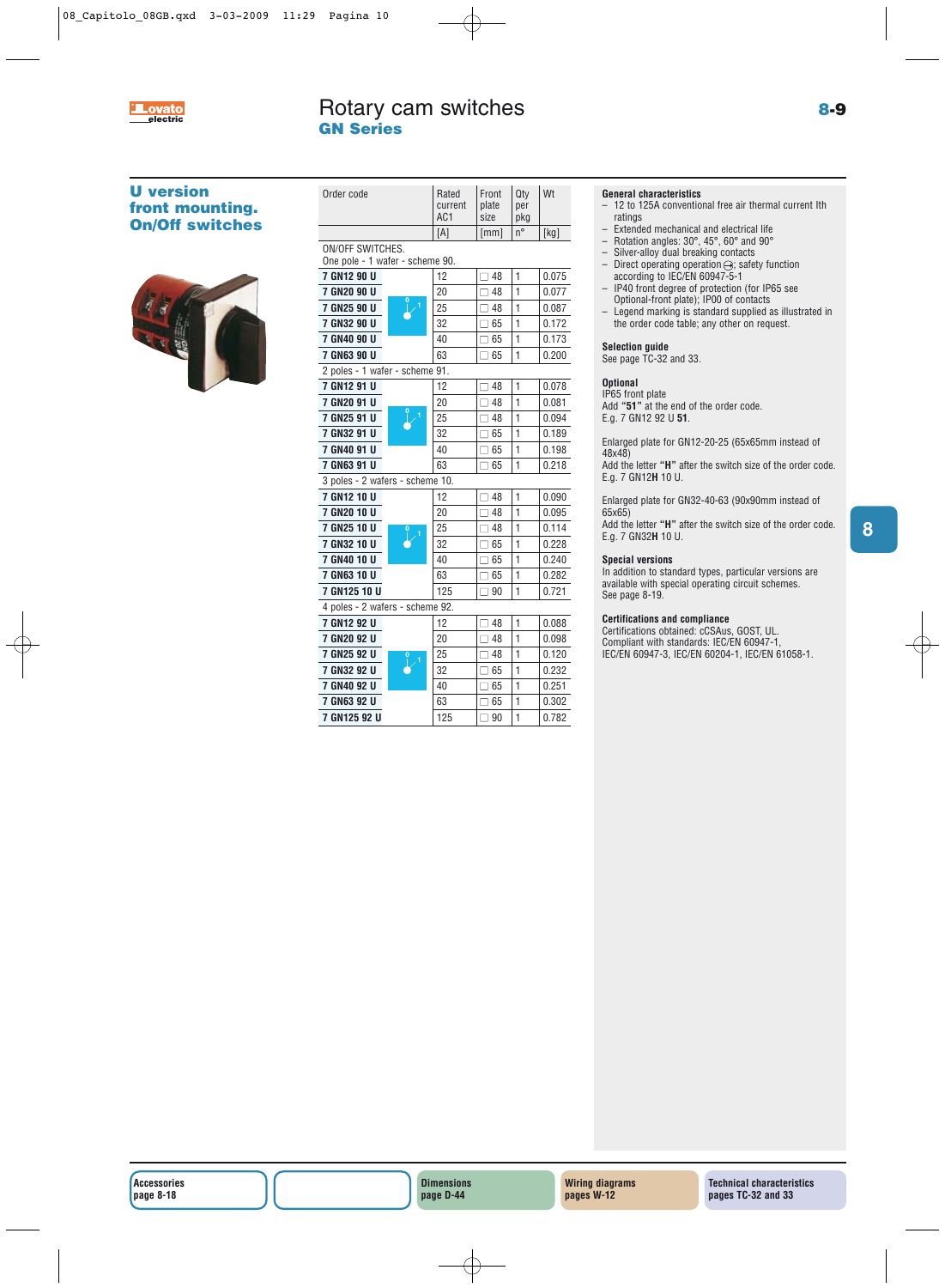# **8-10 electric** Rotary cam switches **and the COVID-10 electric GN Series**

Order code Rated Front Qty Wt



# **U version, front mounting. Changeover switch with or without 0 (OFF)**



|                                                                       | current<br>AC <sub>1</sub> | plate<br>size | per<br>pkg   |       |
|-----------------------------------------------------------------------|----------------------------|---------------|--------------|-------|
|                                                                       | [A]                        | [mm]          | n°           | [kg]  |
| CHANGEOVER SWITCH WITH 0 (OFF).                                       |                            |               |              |       |
| One pole - 1 wafer - scheme 51.                                       |                            |               |              |       |
| 7 GN12 51 U                                                           | 12                         | $\square$ 48  | 1            | 0.078 |
| 7 GN20 51 U                                                           | 20                         | $\square$ 48  | 1            | 0.081 |
| 7 GN25 51 U                                                           | 25                         | $\Box$ 48     | 1            | 0.090 |
| 7 GN32 51 U                                                           | 32                         | $\square$ 65  | 1            | 0.183 |
| 7 GN40 51 U                                                           | 40                         | $\square$ 65  | 1            | 0.185 |
| 7 GN63 51 U                                                           | 63                         | $\Box$ 65     | 1            | 0.224 |
| 2 poles - 2 wafers - scheme 52.                                       |                            |               |              |       |
| 7 GN12 52 U                                                           | 12                         | $\Box$ 48     | 1            | 0.095 |
| 7 GN20 52 U                                                           | 20                         | $\Box$ 48     | 1            | 0.098 |
| 7 GN25 52 U                                                           | 25                         | $\square$ 48  | 1            | 0.121 |
| 7 GN32 52 U                                                           | 32                         | $\square$ 65  | 1            | 0.238 |
| 7 GN40 52 U                                                           | 40                         | $\Box$ 65     | 1            | 0.251 |
| 7 GN63 52 U                                                           | 63                         | $\Box$ 65     | 1            | 0.302 |
| 7 GN125 52 U                                                          | 125                        | $\Box$ 90     | 1            | 0.789 |
| 3 poles - 3 wafers - scheme 53.                                       |                            |               |              |       |
| 7 GN12 53 U                                                           | 12                         | $\square$ 48  | 1            | 0.109 |
| 7 GN20 53 U                                                           | 20                         | $\square$ 48  | 1            | 0.115 |
| 7 GN25 53 U                                                           | 25                         | $\Box$ 48     | 1            | 0.149 |
| 7 GN32 53 U                                                           | 32                         | $\square$ 65  | 1            | 0.285 |
| 7 GN40 53 U                                                           | 40                         | $\Box$ 65     | 1            | 0.308 |
| 7 GN63 53 U                                                           | 63                         | $\square$ 65  | 1            | 0.377 |
| 7 GN125 53 U                                                          | 125                        | $\Box$ 90     | 1            | 1.036 |
| 4 poles - 4 wafers - scheme 75.                                       |                            |               |              |       |
| 7 GN12 75 U                                                           | 12                         | $\Box$ 48     | 1            | 0.123 |
| 7 GN20 75 U                                                           | 20                         | $\Box$ 48     | 1            | 0.134 |
| 7 GN25 75 U                                                           | 25                         | $\square$ 48  | $\mathbf{1}$ | 0.177 |
| 7 GN32 75 U                                                           | 32                         | $\square$ 65  | 1            | 0.337 |
| 7 GN40 75 U                                                           | 40                         | $\Box$ 65     | 1            | 0.361 |
| 7 GN63 75 U                                                           | 63                         | $\square$ 65  | 1            | 0.460 |
| 7 GN125 75 U                                                          | 125                        | $\Box$ 90     | 1            | 1.280 |
|                                                                       |                            |               |              |       |
| CHANGEOVER SWITCH WITHOUT 0 (OFF).<br>One pole - 1 wafer - scheme 54. |                            |               |              |       |
| 7 GN12 54 U                                                           | 12                         | $\square$ 48  | 1            | 0.079 |
| 7 GN20 54 U                                                           | 20                         | $\Box$ 48     | 1            | 0.082 |
| 7 GN25 54 U                                                           | 25                         | $\Box$ 48     | 1            | 0.096 |
| 2 nolge - 2 wafere - cchame 55                                        |                            |               |              |       |

2 poles - 2 wafers - scheme 55. **7 GN12 55 U** 2 12 12 48 1 0.093 **7 GN20 55 U** 1 → 20 □ 48 1 0.100 **2**

| 7 GN25 55 U                     | 25 | $\square$ 48 |  | 0.122 |  |  |  |  |
|---------------------------------|----|--------------|--|-------|--|--|--|--|
| 3 poles - 3 wafers - scheme 56. |    |              |  |       |  |  |  |  |
| 7 GN12 56 U<br>$\overline{2}$   | 12 | $\Box$ 48    |  | 0.108 |  |  |  |  |
| 7 GN20 56 U                     | 20 | $\square$ 48 |  | 0.115 |  |  |  |  |
| 7 GN25 56 U                     | 25 | $\square$ 48 |  | 0.145 |  |  |  |  |
| 4 poles - 4 wafers - scheme 69. |    |              |  |       |  |  |  |  |
| 7 GN12 69 U<br>$\overline{2}$   | 12 | $\Box$ 48    |  | 0.124 |  |  |  |  |
| 7 GN20 69 U                     | 20 | $\square$ 48 |  | 0.134 |  |  |  |  |
| 7 GN25 69 U                     | 25 | 48           |  | 0.174 |  |  |  |  |

# **General characteristics**

- 12 to 125A conventional free air thermal current Ith ratings
- Extended mechanical and electrical life
- Rotation angles: 30°, 45°, 60° and 90°
- Silver-alloy dual breaking contacts
- Direct operating operation $\ominus$ ; safety function according to IEC/EN 60947-5-1
- IP40 front degree of protection (for IP65 see Optional-front plate); IP00 of contacts
- Legend marking is standard supplied as illustrated in the order code table; any other on request.

### **Selection guide**

See page TC-32 and 33.

### **Optional**

IP65 front plate Add **"51"** at the end of the order code. E.g. 7 GN12 52 U **51**.

Enlarged plate for GN12-20-25 (65x65mm instead of 48x48)

Add the letter **"H"** after the switch size of the order code. E.g. 7 GN12**H** 51 U.

Enlarged plate for GN32-40-63 (90x90mm instead of 65x65)

Add the letter **"H"** after the switch size of the order code. E.g. 7 GN32**H** 51 U.

### **Special versions**

In addition to standard types, particular versions are available with special operating circuit schemes. See page 8-19.

### **Certifications and compliance**

Certifications obtained: cCSAus, GOST, UL. Compliant with standards: IEC/EN 60947-1, IEC/EN 60947-3, IEC/EN 60204-1, IEC/EN 61058-1.

**Accessories page 8-18**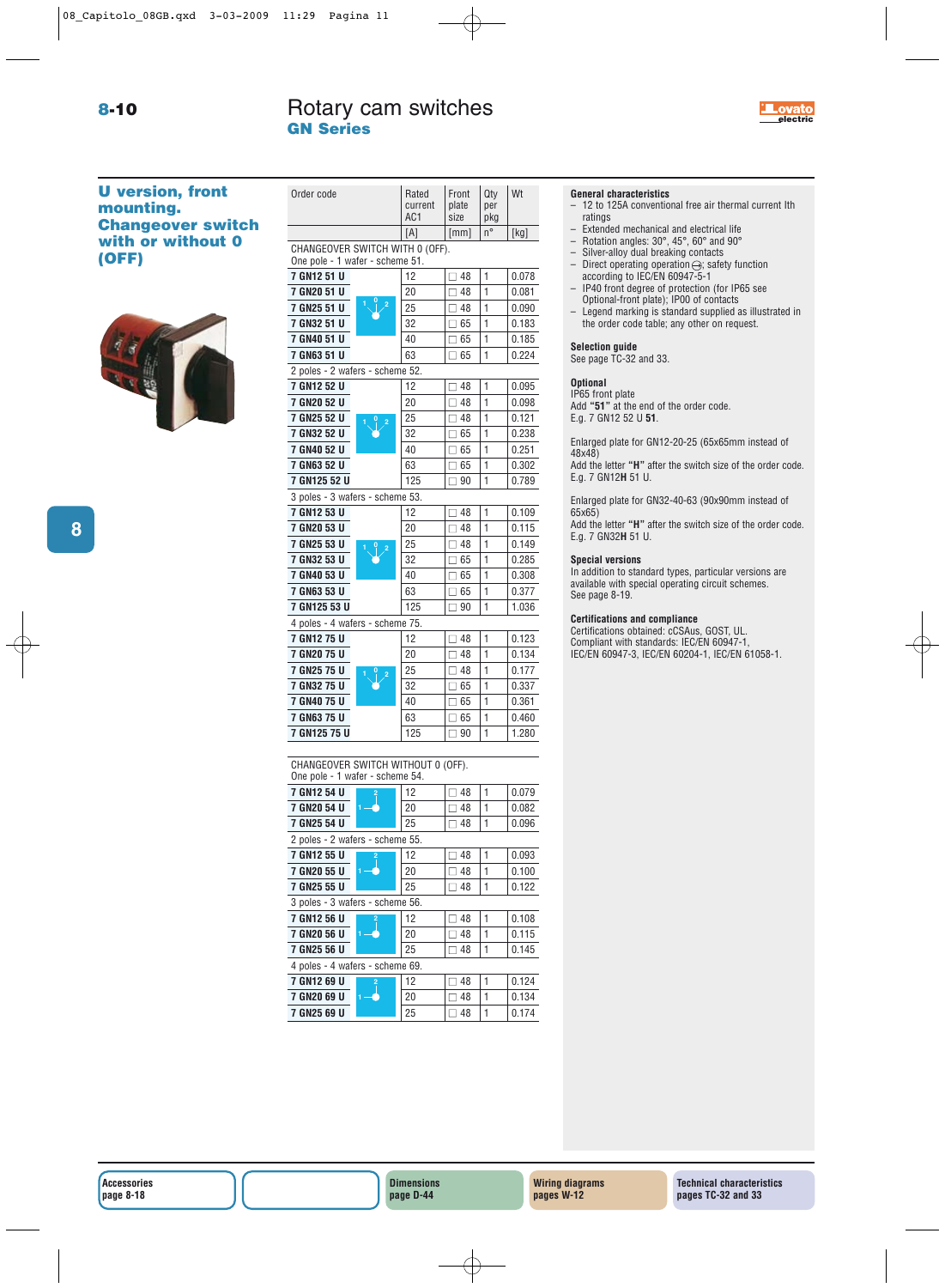

**8**

# **U version front mounting. Motor switches**



| Order code                                                                   |                | Ith<br>AC1 | Max<br>power<br>AC23A | Frontl<br>plate<br>size | Qtv<br>per<br>pkg | Wt    |
|------------------------------------------------------------------------------|----------------|------------|-----------------------|-------------------------|-------------------|-------|
|                                                                              |                | [A]        | [kW]                  | [mm]                    | $n^{\circ}$       | [kg]  |
| <b>MOTOR SWITCHES.</b><br>3-pole reversing switches - 3 wafers - scheme 11.  |                |            |                       |                         |                   |       |
| 7 GN12 11 U                                                                  |                | 12         | 6                     | $\Box$ 48               | 1                 | 0.105 |
| 7 GN20 11 U                                                                  |                | 20         | 7.5                   | $\Box$ 48               | 1                 | 0.111 |
| 7 GN25 11 U                                                                  | $\overline{2}$ | 25         | 11                    | $\Box$ 48               | 1                 | 0.145 |
| 7 GN32 11 U                                                                  |                | 32         | 15                    | $\Box$ 65               | 1                 | 0.278 |
| 7 GN40 11 U                                                                  |                | 40         | 18.5                  | $\Box$ 65               | 1                 | 0.294 |
| 7 GN63 11 U                                                                  |                | 63         | 30                    | $\Box$ 65               | $\mathbf{1}$      | 0.366 |
| 7 GN125 11 U                                                                 |                | 125        | 45                    | $\Box$ 90               | 1                 | 0.976 |
| Pole changing switches - 4 wafers - scheme 13.                               |                |            |                       |                         |                   |       |
| 7 GN12 13 U                                                                  |                | 12         | 6                     | $\Box$ 48               | $\mathbf{1}$      | 0.126 |
| 7 GN20 13 U                                                                  |                | 20         | 7.5                   | $\Box$ 48               | 1                 | 0.134 |
| 7 GN25 13 U                                                                  | $\overline{2}$ | 25         | 11                    | $\Box$ 48               | 1                 | 0.181 |
| 7 GN32 13 U                                                                  |                | 32         | 15                    | $\Box$ 65               | 1                 | 0.342 |
| 7 GN40 13 U                                                                  |                | 40         | 18.5                  | $\Box$ 65               | 1                 | 0.366 |
| 7 GN63 13 U                                                                  |                | 63         | 30                    | $\Box$ 65               | 1                 | 0.465 |
| 7 GN125 13 U                                                                 |                | 125        | 45                    | $\Box$ 90               | 1                 | 1.301 |
| Star-delta switches - 4 wafers - scheme 12.                                  |                |            |                       |                         |                   |       |
| 7 GN12 12 U                                                                  |                | 12         | 6                     | $\Box$ 48               | 1                 | 0.124 |
| 7 GN20 12 U                                                                  |                | 20         | 7.5                   | $\square$ 48            | 1                 | 0.134 |
| 7 GN25 12 U                                                                  |                | 25         | 11                    | $\Box$ 48               | 1                 | 0.175 |
| 7 GN32 12 U                                                                  |                | 32         | 15                    | $\Box$ 65               | 1                 | 0.343 |
| 7 GN40 12 U                                                                  |                | 40         | 18.5                  | $\Box$ 65               | $\mathbf{1}$      | 0.366 |
| 7 GN63 12 U                                                                  |                | 63         | 30                    | $\Box$ 65               | $\mathbf{1}$      | 0.465 |
| 7 GN125 12 U                                                                 |                | 125        | 45                    | $\Box$ 90               | $\mathbf{1}$      | 1.303 |
| 3-pole reversing switches with spring return to 0 -<br>3 wafers - scheme 26. |                |            |                       |                         |                   |       |
| 7 GN12 26 U                                                                  |                | 12         | 6                     | $\Box$ 48               | 1                 | 0.106 |
| 7 GN20 26 U                                                                  |                | 20         | 7.5                   | $\Box$ 48               | 1                 | 0.111 |
| 7 GN25 26 U                                                                  |                | 25         | 11                    | $\square$ 48            | 1                 | 0.144 |
| Pole changing switches with reversing (Dahlander) -<br>6 wafers - scheme 20. |                |            |                       |                         |                   |       |
| 7 GN12 20 U                                                                  |                | 12         | 6                     | $\overline{1}$ 48       | 1                 | 0.161 |
| 7 GN20 20 U                                                                  | $\overline{a}$ | 20         | 7.5                   | $\Box$ 48               | 1                 | 0.165 |

**7 GN25 20 U** 25 11 □ 48 1 0.246

### **General characteristics**

- 12 to 125A conventional free air thermal current Ith ratings
- Extended mechanical and electrical life
- Rotation angles: 30°, 45°, 60° and 90°
- Silver-alloy dual breaking contacts
- Direct operating operation  $\ominus$ ; safety function according to IEC/EN 60947-5-1
- IP40 front degree of protection (for IP65 see Optional-front plate); IP00 of contacts
- Legend marking is standard supplied as illustrated in the order code table; any other on request.

### **Selection guide**

See page TC-32 and 33.

### **Optional**

IP65 front plate Add **"51"** at the end of the order code. E.g. 7 GN12 13 U **51**.

Enlarged plate for GN12-20-25 (65x65mm instead of 48x48)

Add the letter **"H"** after the switch size of the order code. E.g. 7 GN12**H** 11 U.

Enlarged plate for GN32-40-63 (90x90mm instead of 65x65)

Add the letter **"H"** after the switch size of the order code. E.g. 7 GN32**H** 11 U.

### **Special versions**

In addition to standard types, particular versions are available with special operating circuit schemes. See page 8-19.

### **Certifications and compliance**

Certifications obtained: cCSAus, GOST, UL. Compliant with standards: IEC/EN 60947-1, IEC/EN 60947-3, IEC/EN 60204-1, IEC/EN 61058-1.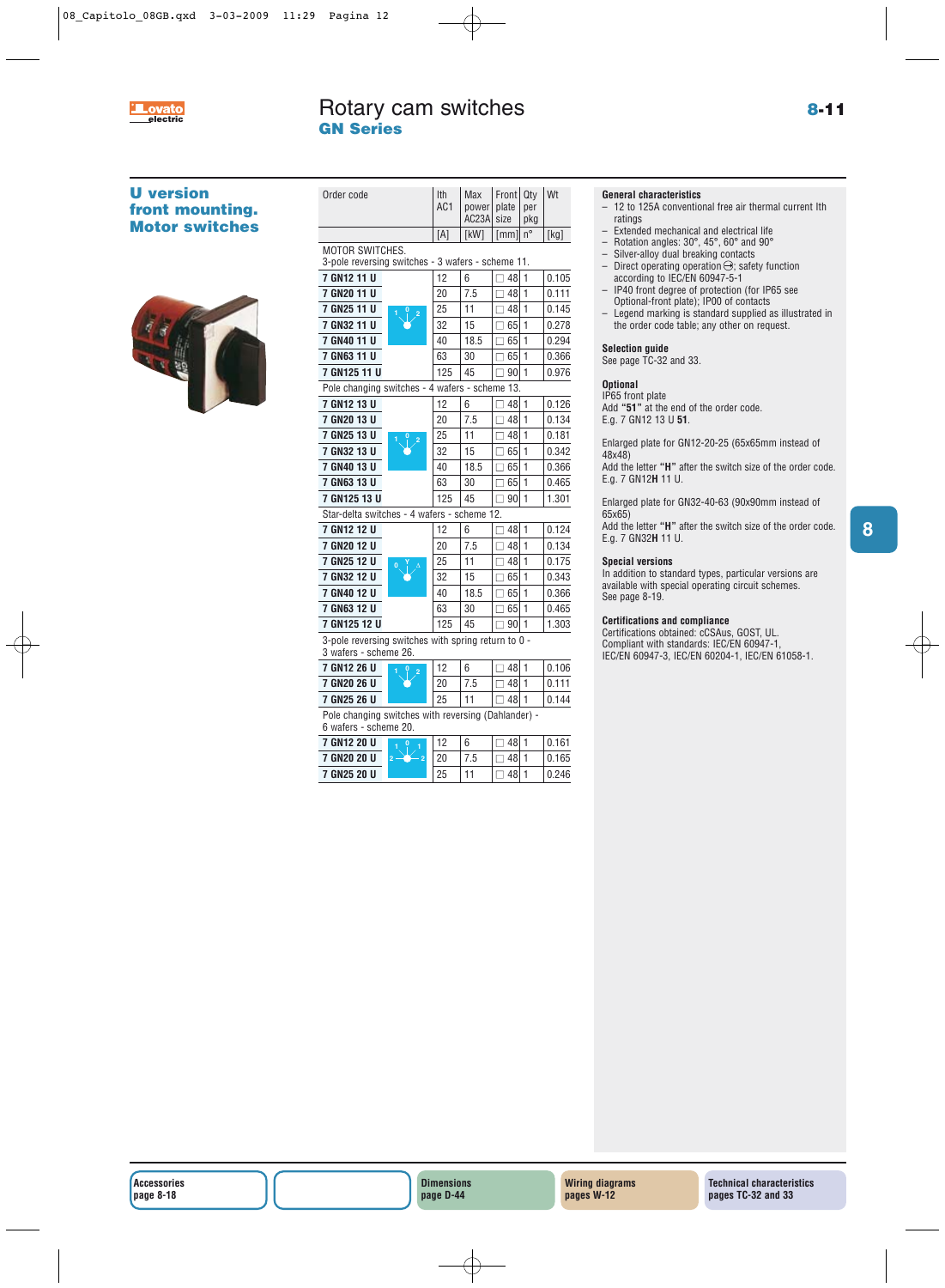Order code Rated Front Qty Wt<br>current plate per

current plate per  $\left| \begin{array}{cc} 2 \ 2 \end{array} \right|$  $\sqrt{\text{size}}$ 



# **U version, front mounting. Voltmeter switches. Ammeter switches**



|                                                                                     |                      |     |      | - 2         |                         |
|-------------------------------------------------------------------------------------|----------------------|-----|------|-------------|-------------------------|
|                                                                                     |                      | [A] | [mm] | $n^{\circ}$ | [kg]                    |
| <b>VOLTMETER SWITCHES.</b><br>Phase-Neutral L1-N/L2-N/L3-N<br>2 wafers - scheme 68. |                      |     |      |             |                         |
| 7 GN12 68 U                                                                         | L1N                  | 12  | 48   | 1           | 0.094                   |
| 7 GN20 68 U                                                                         | $-12N$<br><b>L3N</b> | 20  | 48   | 1           | 0.099                   |
| Phase-Phase L1-L2/L2-L3/L3-L1<br>2 wafers - scheme 67.                              |                      |     |      |             |                         |
| 7 GN12 67 U                                                                         | $L1-L2$              | 12  | 48   | 1           | 0.094                   |
| 7 GN20 67 U                                                                         | 1243                 | 20  | 48   | 1           | 0.099                   |
|                                                                                     | $3 - 1$              |     |      |             |                         |
| For 3 phase to phase voltages and 3 phase voltages<br>3 wafers - scheme 66.         |                      |     |      |             |                         |
| 7 GN12 66 U                                                                         | $L1-L2$<br>L1-N      | 12  | 48   | 1           | 0.101                   |
| 7 GN20 66 U                                                                         | $-12h$<br>$243-$     | 20  | 48   | 1           | 0.116                   |
|                                                                                     | 1341<br>28           |     |      |             |                         |
|                                                                                     |                      |     |      |             |                         |
| For 1 phase voltage and 3 phase to phase voltages<br>3 wafers - scheme 60.          |                      |     |      |             |                         |
| 7 GN12 60 U                                                                         | $L1-L2$<br>LIN       | 12  | 48   | 1           |                         |
| 7 GN20 60 U                                                                         | $-12-13$             | 20  | 48   | 1           |                         |
|                                                                                     | L3-L                 |     |      |             |                         |
|                                                                                     |                      |     |      |             |                         |
| AMMETER SWITCHES.<br>Direct L1-L2-L3 reading - 5 wafers - scheme 97.<br>7 GN12 97 U |                      | 12  | 48   | 1           | 0.105<br>0.116<br>0.132 |

L1-L2-L3 reading via 3 current transformers **L2**

**L2**

| 4 wafers - scheme 98. |  |  |  |     |  |  |
|-----------------------|--|--|--|-----|--|--|
|                       |  |  |  | 115 |  |  |
|                       |  |  |  | 15  |  |  |
|                       |  |  |  |     |  |  |

# **General characteristics**

- 12 to 125A conventional free air thermal current Ith ratings
- Extended mechanical and electrical life<br>– Rotation angles:  $30^\circ$  45° 60° and 90°
- Rotation angles: 30°, 45°, 60° and 90°
- Silver-alloy dual breaking contacts
- Direct operating operation $\ominus$ ; safety function according to IEC/EN 60947-5-1
- IP40 front degree of protection (for IP65 see Optional-front plate); IP00 of contacts
- Legend marking is standard supplied as illustrated in the order code table; any other on request.

### **Selection guide**

See page TC-32 and 33.

### **Optional**

IP65 front plate Add **"51"** at the end of the order code.

E.g. 7 GN12 67 U **51**.

Enlarged plate for GN12-20-25 (65x65mm instead of 48x48)

Add the letter **"H"** after the switch size of the order code. E.g. 7 GN12**H** 68 U.

### **Special versions**

In addition to standard types, particular versions are available with special operating circuit schemes. See page 8-19.

### **Certifications and compliance**

Certifications obtained: cCSAus, GOST, UL. Compliant with standards: IEC/EN 60947-1, IEC/EN 60947-3, IEC/EN 60204-1, IEC/EN 61058-1. **<sup>0</sup>**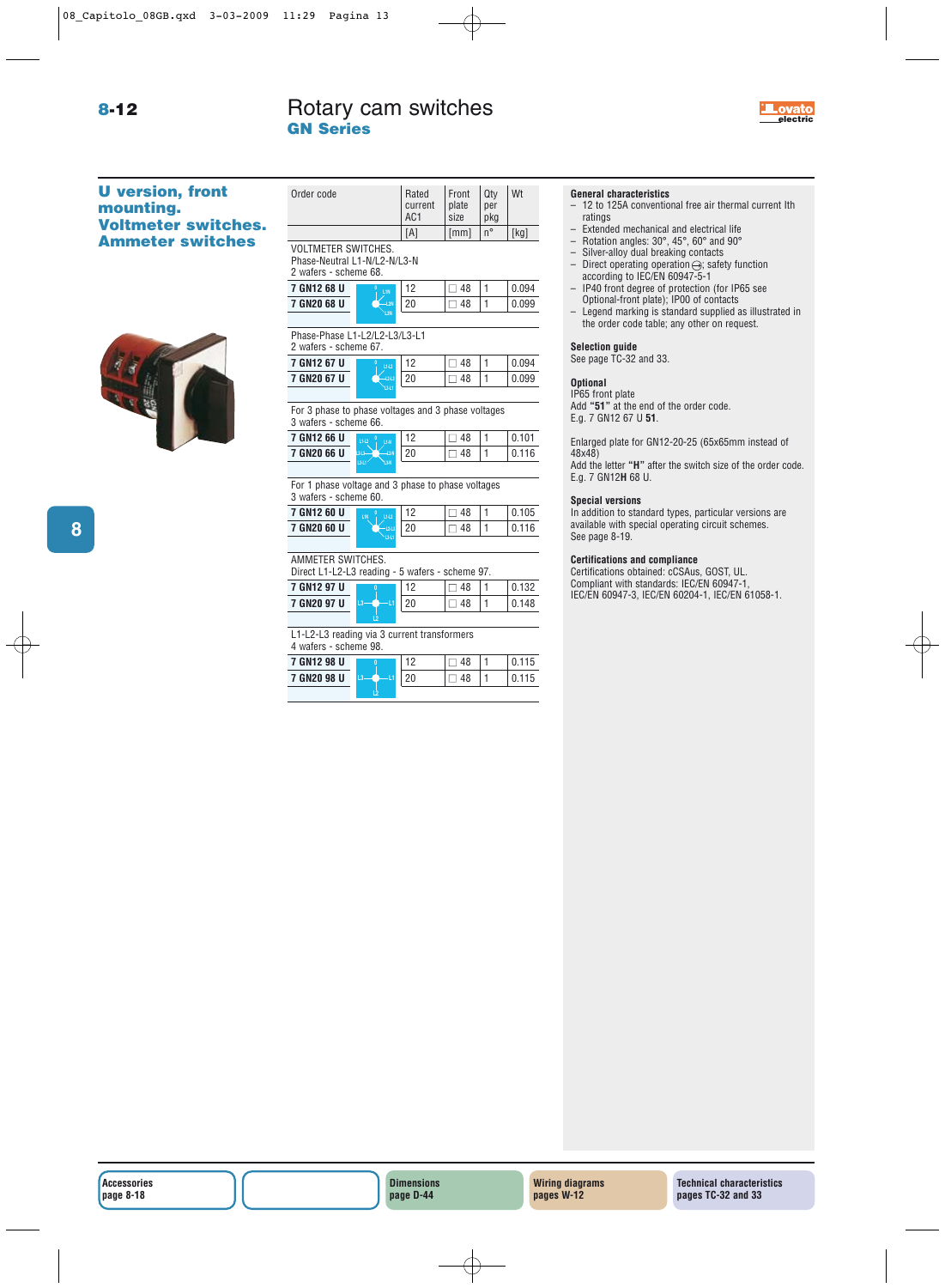

# Rotary cam switches **8-13 electric GN Series**

**8**

**U11 version front mounting with handle operation for 22mm central fixing. On/Off switches <sup>0</sup> <sup>1</sup>**



| Order code                                       |        | Rated<br>current<br>AC <sub>1</sub> | Front<br>plate<br>size | Qty<br>per<br>pkg | Wt    |
|--------------------------------------------------|--------|-------------------------------------|------------------------|-------------------|-------|
|                                                  |        | [A]                                 | [mm]                   | $n^{\circ}$       | [kg]  |
| ON/OFF SWITCHES. One pole - 1 wafer - scheme 90. |        |                                     |                        |                   |       |
| 7 GN12 90 U11                                    | 0<br>1 | 12                                  |                        | 1                 | 0.078 |
| 7 GN20 90 U11                                    |        | 20                                  |                        | 1                 | 0.082 |
|                                                  |        |                                     |                        |                   |       |
| Two poles - 1 wafer - scheme 91.                 |        |                                     |                        |                   |       |
| 7 GN12 91 U11                                    | 1      | 12                                  |                        | 1                 | 0.080 |
| 7 GN20 91 U11                                    |        | 20                                  |                        | 1                 | 0.084 |
|                                                  |        |                                     |                        |                   |       |
| Three poles - 2 wafers - scheme 10.              |        |                                     |                        |                   |       |
| 7 GN12 10 U11                                    | 1      | 12                                  |                        | $\mathbf{1}$      | 0.092 |
| 7 GN20 10 U11                                    |        | 20                                  |                        | 1                 | 0.095 |
|                                                  |        |                                     |                        |                   |       |
| Four poles - 2 wafers - scheme 92.               |        |                                     |                        |                   |       |
| 7 GN12 92 U11                                    | 1      | 12                                  |                        | 1                 | 0.094 |
| 7 GN20 92 U11                                    |        | 20                                  |                        | 1                 | 0.100 |
|                                                  |        |                                     |                        |                   |       |
|                                                  |        |                                     |                        |                   |       |
|                                                  |        |                                     |                        |                   |       |

# **U12 version front mounting with key operation for 22mm central fixing. On/Off switches <sup>0</sup> <sup>1</sup>**



| Order code                                       |               | Rated<br>current<br>AC <sub>1</sub> | Front<br>plate<br>size | Qty<br>per<br>pkg | Wt          |       |  |
|--------------------------------------------------|---------------|-------------------------------------|------------------------|-------------------|-------------|-------|--|
|                                                  |               |                                     | [A]                    | [mm]              | $n^{\circ}$ | [kg]  |  |
| ON/OFF SWITCHES. One pole - 1 wafer - scheme 90. |               |                                     |                        |                   |             |       |  |
|                                                  | 7 GN12 90 U12 | $\Omega$                            | 12                     |                   |             | 0.100 |  |
|                                                  | 7 GN20 90 U12 |                                     | 20                     |                   |             | 0.104 |  |
|                                                  |               |                                     |                        |                   |             |       |  |

# Two poles - 1 wafer scheme 91.

| 7 GN12 91 U12 |  | 10 |  | 08 |
|---------------|--|----|--|----|
| 7 GN20 91 U12 |  |    |  | 12 |
|               |  |    |  |    |

| Three poles - 2 wafers - scheme 10. |  |  |  |  |       |  |  |
|-------------------------------------|--|--|--|--|-------|--|--|
| 7 GN12 10 U12                       |  |  |  |  | 0.129 |  |  |
| 7 GN20 10 U12                       |  |  |  |  | 0.135 |  |  |
|                                     |  |  |  |  |       |  |  |

| Four poles - 2 wafers - scheme 92. |  |    |  |  |       |  |  |
|------------------------------------|--|----|--|--|-------|--|--|
| 7 GN12 92 U12                      |  |    |  |  | 0.132 |  |  |
| 7 GN20 92 U12                      |  | 20 |  |  | 0.139 |  |  |
|                                    |  |    |  |  |       |  |  |

# **U25-U65 version front mounting with padlock system, red/yellow. On/Off switches**



| Order code                                           |        | Rated<br>current<br>AC <sub>1</sub> | Front<br>plate<br>size | Qty<br>per<br>pkg | Wt    |
|------------------------------------------------------|--------|-------------------------------------|------------------------|-------------------|-------|
|                                                      |        | [A]                                 | [mm]                   | n°                | [kg]  |
| ON/OFF SWITCHES. Three poles - 2 wafers - scheme 10. |        |                                     |                        |                   |       |
| <b>7 GN12 10 U25</b>                                 |        | 12                                  | 65                     | 1                 | 0.161 |
| 7 GN20 10 U25                                        | 1      | 20                                  | 65<br>$\mathbf{I}$     | 1                 | 0.165 |
| <b>7 GN25 10 U25</b>                                 |        | 25                                  | 65                     | 1                 | 0.187 |
| <b>7 GN32 10 U25</b>                                 |        | 32                                  | 65                     | 1                 | 0.277 |
| <b>7 GN40 10 U65</b>                                 |        | 40                                  | 65                     | 1                 | 0.294 |
| <b>7 GN63 10 U65</b>                                 |        | 63                                  | 65                     | 1                 | 0.366 |
| <b>7 GN125 10 U65</b>                                |        | 125                                 | 90                     | 1                 | 0.976 |
| Four poles - 2 wafers - scheme 92.                   |        |                                     |                        |                   |       |
| 7 GN12 92 U25                                        |        | 12                                  | 65                     | 1                 | 0.164 |
| 7 GN20 92 U25                                        |        | 20                                  | 65                     | 1                 | 0.169 |
| <b>7 GN25 92 U25</b>                                 | 0<br>1 | 25                                  | 65                     | 1                 | 0.196 |
| <b>7 GN32 92 U25</b>                                 |        | 32                                  | 65                     | 1                 | 0.285 |
| 7 GN40 92 U65                                        |        | 40                                  | 65                     | 1                 | 0.298 |
| <b>7 GN63 92 U65</b>                                 |        | 63                                  | $\Box$ 65              | 1                 | 0.370 |
| 7 GN125 92 U65                                       |        | 125                                 | 90                     | 1                 | 0.984 |

# **General characteristics**

- 12 to 125A conventional free air thermal current Ith ratings
- Extended mechanical and electrical life<br>– Botation angles:  $30^\circ$ ,  $45^\circ$ , 60° and 90°
- Rotation angles: 30°, 45°, 60° and 90°
- Silver-alloy dual breaking contacts<br>– Direct operating operation  $\ominus$  safe Direct operating operation  $\ominus$ ; safety function
- according to IEC/EN 60947-5-1 – IP40 front degree of protection (for IP65 see Optional-front plate); IP00 of contacts for U11 and U12 and IP20 of incoming contacts for U25 and U65 only
- Legend marking for U11 and U12 versions is only for reference while for U25 and U65 types standard supplied as illustrated in the order code table; any other on request.

# **Selection guide**

See page TC-32 and 33.

# **Optional**

IP65 front plate Add **"51"** at the end of the order code.

E.g. 7 GN12 92 U25 **51**. Enlarged plate for GN32-40-63 (90x90mm instead of

65x65)

Add the letter **"H"** after the switch size of the order code. E.g. 7 GN32**H** 10 U25.

### **Special versions**

In addition to standard types, particular versions are available with special operating circuit schemes. See page 8-19.

# **Certifications and compliance**

Certifications obtained: cCSAus, GOST, UL. Compliant with standards: IEC/EN 60947-1, IEC/EN 60947-3, IEC/EN 60204-1, IEC/EN 61058-1.

**Dimensions page D-44**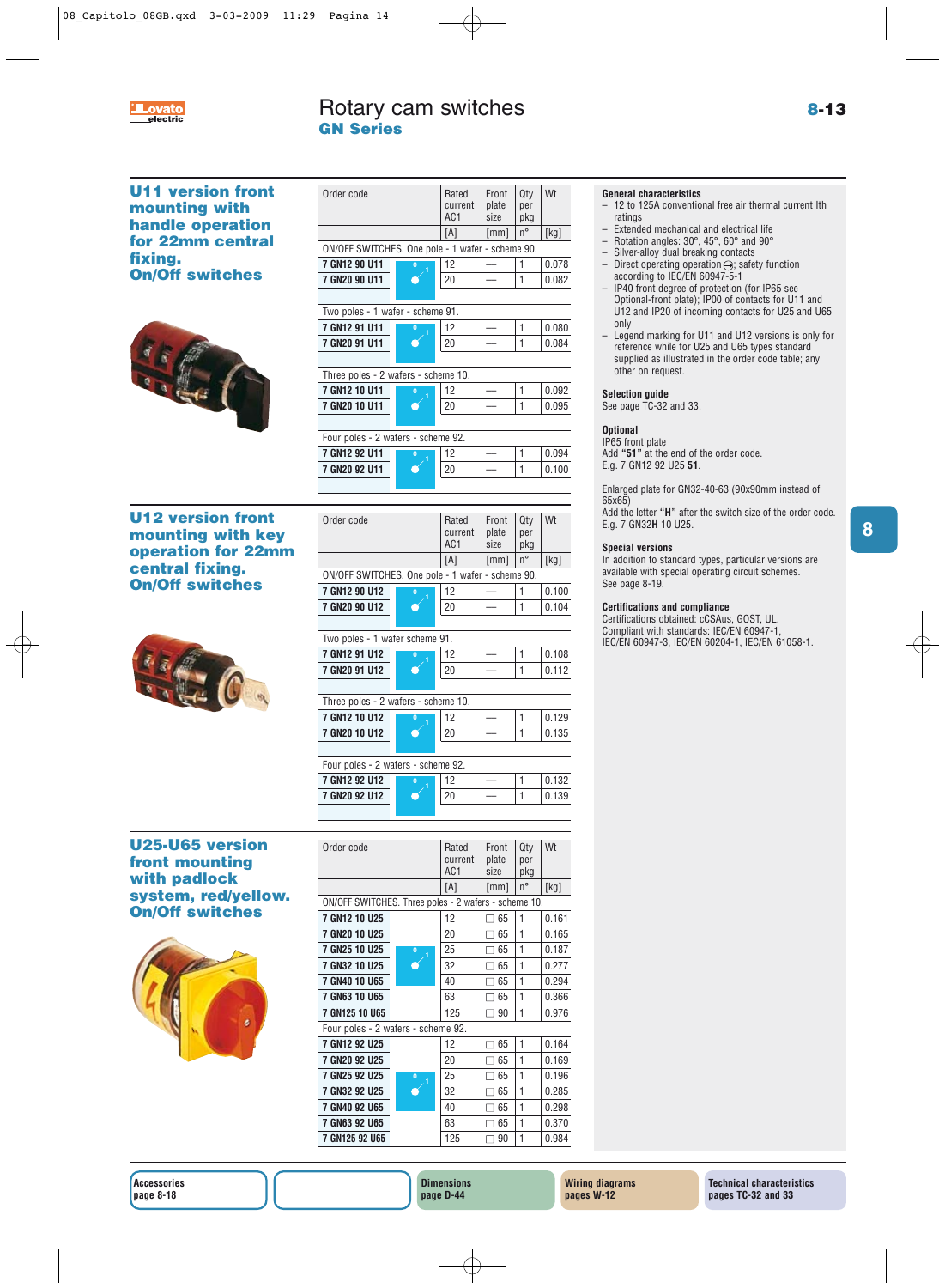Order code Rated Front Qty Wt



**O88-O98-O99 version, door-coupling and padlock system, red/yellow. On/Off switches**



# **O68-O78-O79 version, door-coupling system. On/Off switches**

**8**

|                                                  | current<br>AC <sub>1</sub> | plate<br>size          | per<br>pkg        |                |
|--------------------------------------------------|----------------------------|------------------------|-------------------|----------------|
|                                                  | [A]                        | [mm]                   | n°                | [kg]           |
| ON/OFF SWITCHES.                                 |                            |                        |                   |                |
| 3 poles - 2 wafers - scheme 10.                  |                            |                        |                   |                |
| 7 GN12 10 088                                    | 12                         | $\square$ 65           | $\mathbf{1}$      | 0.203          |
| 7 GN20 10 088                                    | 20                         | $\square$ 65           | 1                 | 0.223          |
| 7 GN25 10 088                                    | 25                         | $\square$ 65           | 1                 | 0.252          |
| 7 GN32 10 088                                    | 32                         | $\Box$ 65              | 1                 | 0.310          |
| 7 GN40 10 098                                    | 40                         | $\Box$ 65              | 1                 | 0.329          |
| 7 GN63 10 098                                    | 63                         | $\square$ 65           | $\mathbf{1}$      | 0.374          |
| 7 GN125 10 099                                   | 125                        | $\Box$ 90              | 1                 | 0.909          |
| 4 poles - 2 wafers - scheme 92.                  |                            |                        |                   |                |
| 7 GN12 92 088                                    | 12                         | $\square$ 65           | 1                 | 0.223          |
| 7 GN20 92 088                                    | 20                         | $\square$ 65           | 1                 | 0.233          |
| 7 GN25 92 088                                    | 25                         | $\square$ 65           | 1                 | 0.259          |
| 7 GN32 92 088                                    | 32                         | $\Box$ 65              | 1                 | 0.327          |
| 7 GN40 92 098                                    | 40                         | $\square$ 65           | 1                 | 0.341          |
| 7 GN63 92 098                                    | 63                         | $\square$ 65           | 1                 | 0.391          |
| 7 GN125 92 099                                   | 125                        | $\Box$ 90              | 1                 | 0.985          |
|                                                  |                            |                        |                   |                |
|                                                  |                            |                        |                   |                |
| Order code                                       | Rated<br>current<br>AC1    | Front<br>plate<br>size | Qty<br>per<br>pkg | Wt             |
|                                                  | [A]                        | [mm]                   | n°                | [kg]           |
| ON/OFF SWITCHES.                                 |                            |                        |                   |                |
| 3 poles - 2 wafers - scheme 10.<br>7 GN12 10 068 | 12                         | $\square$ 48           | 1                 | 0.170          |
|                                                  | 20                         | $\square$ 48           | 1                 | 0.176          |
| 7 GN20 10 068<br>7 GN25 10 068                   | 25                         | $\Box$ 48              | 1                 | 0.199          |
| 7 GN32 10 068                                    | 32                         | $\square$ 65           | 1                 | 0.330          |
| 7 GN40 10 078                                    | 40                         | $\square$ 65           | 1                 | 0.310          |
| 7 GN63 10 078                                    | 63                         | $\square$ 65           | 1                 |                |
| 7 GN125 10 079                                   | 125                        | $\Box$ 90              | 1                 | 0.359<br>0.985 |
| 4 poles - 2 wafers - scheme 92.                  |                            |                        |                   |                |
| 7 GN12 92 068                                    | 12                         | $\square$ 48           | 1                 | 0.170          |
| 7 GN20 92 068                                    | 20                         | $\Box$ 48              | $\mathbf{1}$      | 0.178          |
| 7 GN25 92 068                                    | 25                         | $\Box$ 48              | 1                 | 0.240          |
| 7 GN32 92 068                                    | 32                         | $\square$ 65           | 1                 | 0.341          |
| 7 GN40 92 078                                    | 40                         | $\square$ 65           | 1                 | 0.342          |
| 7 GN63 92 078                                    | 63                         | $\square$ 65           | 1                 | 0.378          |

# **General characteristics**

- 12 to 125A conventional free air thermal current Ith ratings
- Extended mechanical and electrical life<br>– Botation angles:  $30^\circ$ ,  $45^\circ$ ,  $60^\circ$  and  $90^\circ$
- Rotation angles:  $30^{\circ}$ ,  $45^{\circ}$ ,  $60^{\circ}$  and  $90^{\circ}$ <br>– Silver-alloy dual breaking contacts<br>– Direct operating operation  $\ominus$ : safety fu
- Silver-alloy dual breaking contacts
- Direct operating operation  $\ominus$ ; safety function according to IEC/EN 60947-5-1
- IP40 front degree of protection (for IP65 see Optional-front plate); IP20 of incoming contacts only
- Legend marking is standard supplied as illustrated in the order code table; any other on request.

### **Selection guide**

See page TC-32 and 33.

### **Optional**

IP65 front plate Add **"51"** at the end of the order code. E.g. 7 GN12 92 088 **51**.

Fixing plate for DIN 35mm rail (EN 50022) Add **"18"** at the end of the order code. E.g. 7 GN25 10 O **18**.

Enlarged plate for GN12-20-25 (65x65mm instead of 48x48)

Add the letter **"H"** after the switch size of the order code. E.g. 7 GN12**H** 10 068.

Enlarged plate for GN32-40-63 (90x90mm instead of 65x65)

Add the letter **"H"** after the switch size of the order code. E.g. 7 GN32**H** 10 068.

### **Special versions**

In addition to standard types, particular versions are available with special operating circuit schemes. See page 8-19.

### **Certifications and compliance**

Certifications obtained: cCSAus, GOST, UL. Compliant with standards: IEC/EN 60947-1, IEC/EN 60947-3, IEC/EN 60204-1, IEC/EN 61058-1.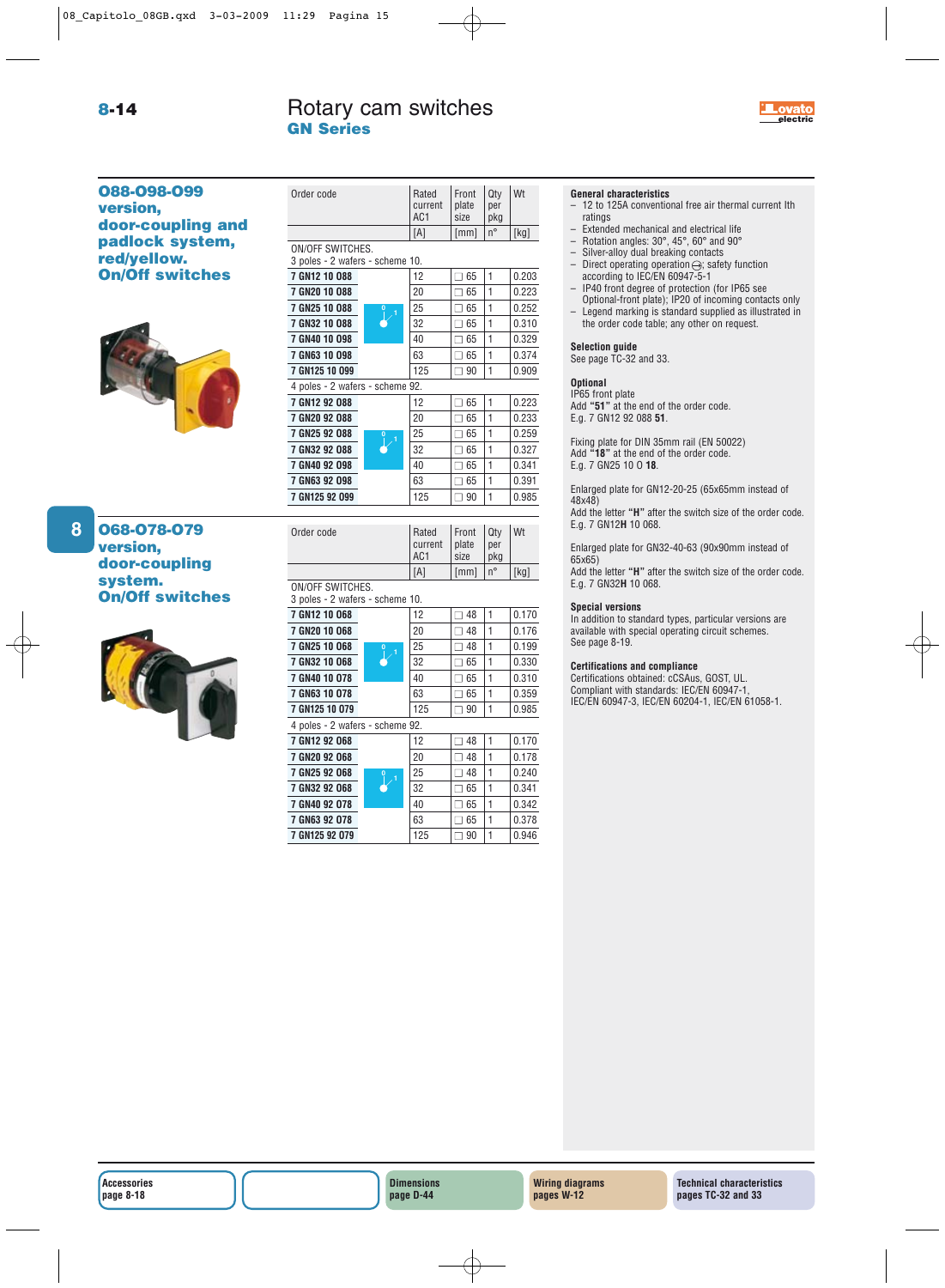

# Rotary cam switches **8-15 electric GN Series**

# **P version in enclosure with rotating handle. On/Off switches. Changeover switches**



| Order code               | Rated<br>current<br>AC <sub>1</sub> | Front<br>plate<br>size | Qtv<br>per<br>pkg | Wt   |
|--------------------------|-------------------------------------|------------------------|-------------------|------|
|                          | ſА                                  | [mm]                   |                   | [kg] |
| <b>ONLIGEE OWNERLIES</b> |                                     |                        |                   |      |

### ON/OFF SWITCHES. Three poles - scheme 10.

| 7 GN12 10 P |          | 12 | 75x75   | 0.172 |
|-------------|----------|----|---------|-------|
| 7 GN20 10 P | $\bf{0}$ | 20 | 75x75   | 0.216 |
| 7 GN25 10 P |          | 25 | 75x75   | 0.270 |
| 7 GN32 10 P |          | 32 | 90x90   | 0.440 |
| 7 GN40 10 P |          | 40 | 110x110 | 0.584 |
| 7 GN63 10 P |          | 63 | 110x110 | 0.708 |
|             |          |    |         |       |

| Four poles - scheme 92. |                |    |       |       |
|-------------------------|----------------|----|-------|-------|
| 7 GN12 92 P             |                | 12 | 75x75 | 0.174 |
| 7 GN20 92 P             | $\overline{0}$ | 20 | 75x75 | 0.218 |
| 7 GN25 92 P             |                | 25 | 75x75 | 0.278 |
| 7 GN32 92 P             |                | 32 | 90×90 | 0.448 |
|                         |                |    |       |       |

# **7 GN32 92 P 32 90x90 1 0.448 7 GN40 92 P 110x110 1** 0.590 **7 GN63 92 P** 63 110x110 1 0.711

CHANGEOVER SWITCHES. Three poles - scheme 53.

| iiiivu puluu vulluu uu. |                     |    |         |   |       |
|-------------------------|---------------------|----|---------|---|-------|
| 7 GN12 53 P             |                     | 12 | 75x75   | 1 | 0.219 |
| 7 GN20 53 P             |                     | 20 | 75x75   | 1 | 0.273 |
| 7 GN25 53 P             | ₽<br>$\overline{2}$ | 25 | 75x75   | 1 | 0.307 |
| 7 GN32 53 P             |                     | 32 | 90x90   | 1 | 0.500 |
| 7 GN40 53 P             |                     | 40 | 110x110 | 1 | 0.653 |
| 7 GN63 53 P             |                     | 63 | 110x110 | 1 | 0.848 |
| Four poles - scheme 75. |                     |    |         |   |       |
| 7 GN12 75 P             |                     | 12 | 75x75   | 1 | 0.226 |
| 7 GN20 75 P             |                     | 20 | 75x75   | 1 | 0.289 |
| 7 GN25 75 P             | $\overline{2}$      | 25 | 90x90   | 1 | 0.422 |
| 7 GN32 75 P             |                     | 32 | 90x90   | 1 | 0.551 |
| 7 GN40 75 P             |                     | 40 | 110x110 | 1 | 0.704 |
| 7 GN63 75 P             |                     | 63 | 110x110 | 1 | 1.051 |
|                         |                     |    |         |   |       |

# **General characteristics**

- 12 to 63A conventional free air thermal current Ith ratings
- Extended mechanical and electrical life<br>– Botation angles:  $30^\circ$ ,  $45^\circ$ , 60° and 90°
- Rotation angles: 30°, 45°, 60° and 90°
- Silver-alloy dual breaking contacts<br>– Direct operating operation  $\ominus$ : safe
- Direct operating operation  $\ominus$ ; safety function according to IEC/EN 60947-5-1
- IP65 degree of protection (IP54 for GN12 only) – Top and bottom entry:
- 4 PG13.5 threaded knockouts for 75x75mm types • 4 PG16 threaded knockouts for 90x90mm types
- 4 PG21 threaded knockouts for 110x110mm types – Legend marking is standard supplied as illustrated in
- the order code table; any other on request.

# **Selection guide**

See page TC-32 and 33.

# **Special versions**

In addition to standard types, particular versions are available with special operating circuit schemes. See page 8-19.

# **Certifications and compliance**

Certifications obtained: GOST, UL. Compliant with standards: IEC/EN 60947-1, IEC/EN 60947-3, IEC/EN 60204-1, IEC/EN 61058-1.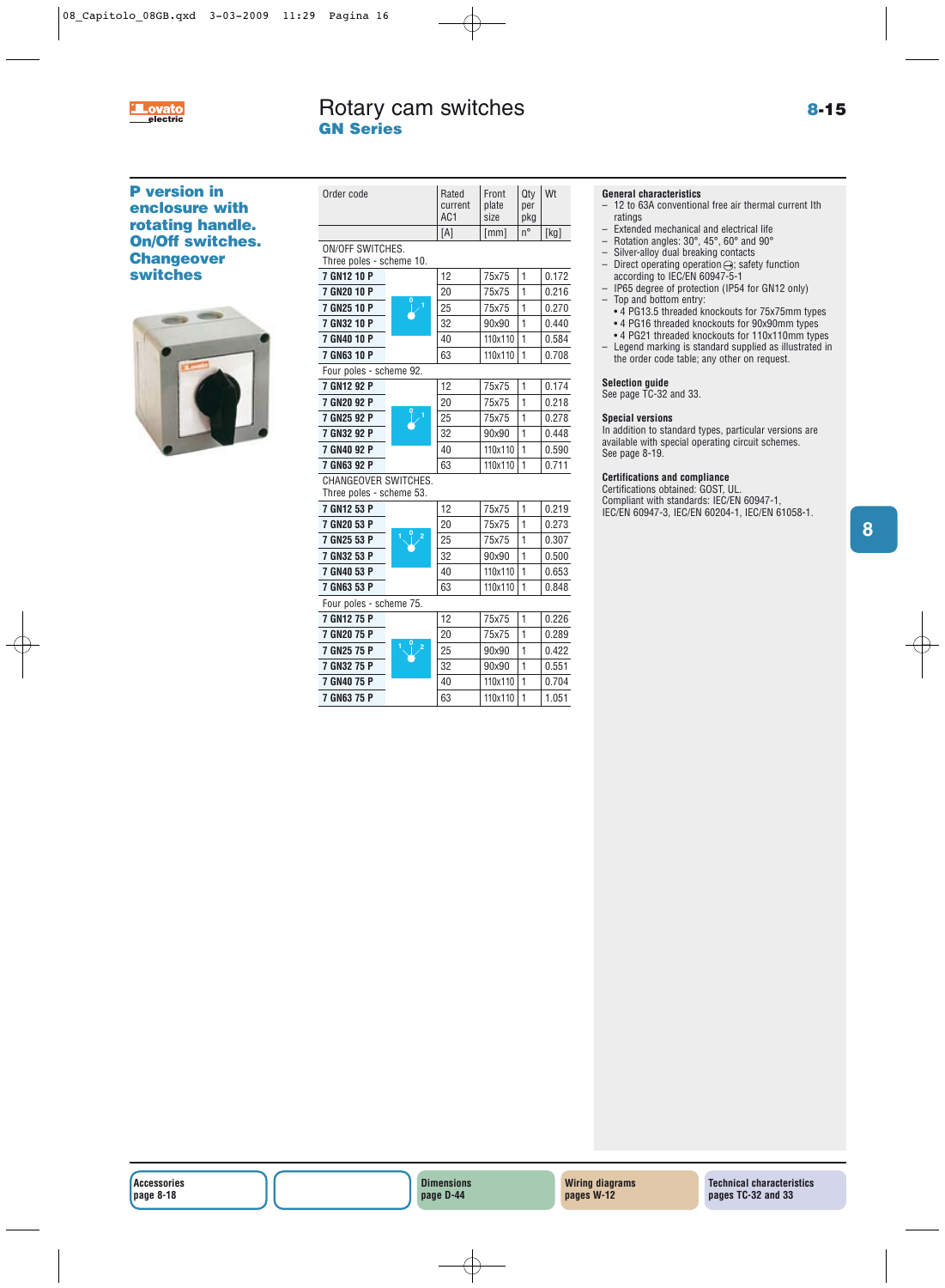# Rotary cam switches **Exercise Exercise Contracts Exercise electric GN Series**



# **P with rotating version in enclosure. Motor switches**



# **P25 version in enclosure with padlockable rotating handle. On/Off switches**



| Order code                                                           | Ith<br>AC1 | Max   Front<br>power plate<br>AC23A size |                | Qtv<br>per<br>pkg | Wt   |  |  |
|----------------------------------------------------------------------|------------|------------------------------------------|----------------|-------------------|------|--|--|
|                                                                      | [A]        | [kW]                                     | $\lfloor$ [mm] | $n^{\circ}$       | [kg] |  |  |
| <b>MOTOR SWITCHES.</b><br>Three-pole reversing switches - scheme 11. |            |                                          |                |                   |      |  |  |
|                                                                      |            |                                          |                |                   |      |  |  |

| 7 GN12 11 P |                     | 12 | 6    | 75x75     | 0.216 |
|-------------|---------------------|----|------|-----------|-------|
| 7 GN20 11 P |                     | 20 | 7.5  | 75x75     | 0.271 |
| 7 GN25 11 P | 0<br>$\overline{2}$ | 25 | 11   | 75x75     | 0.299 |
| 7 GN32 11 P |                     | 32 | 15   | 90x90     | 0.482 |
| 7 GN40 11 P |                     | 40 | 18.5 | 110x110 1 | 0.639 |
| 7 GN63 11 P |                     | 63 | 30   | 110x110 1 | 0.834 |

| Order code | Rated<br>current<br>AC <sub>1</sub> | Front<br>plate<br>size | Qtv<br>per<br>pkg | Wt   |
|------------|-------------------------------------|------------------------|-------------------|------|
|            |                                     | [mm]                   | $n^{\circ}$       | 「kg] |

ON/OFF SWITHCES.

| Three poles - scheme 10. |          |    |       |  |       |  |
|--------------------------|----------|----|-------|--|-------|--|
| 7 GN20 10 P25            |          | 20 | 90×90 |  | 0.313 |  |
| 7 GN25 10 P25            |          | 25 | 90×90 |  | 0.327 |  |
| 7 GN32 10 P25            |          | 32 | 90×90 |  | 0.403 |  |
| Four poles - scheme 92.  |          |    |       |  |       |  |
| 7 GN20 92 P25            | $\Omega$ | 20 | 90×90 |  | 0.314 |  |
| 7 GN25 92 P25            |          | 25 | 90×90 |  | 0.338 |  |
| 7 GN32 92 P25            |          | 32 | 90×90 |  | 0.414 |  |

# **General characteristics**

- 12 to 63A conventional free air thermal current Ith ratings
- Extended mechanical and electrical life
- Rotation angles: 30°, 45°, 60° and 90°
- Silver-alloy dual breaking contacts
- Direct operating operation $\ominus$ ; safety function according to IEC/EN 60947-5-1
- IP65 degree of protection (IP54 for GN12 only) – Top and bottom entry:
	- 4 PG13.5 threaded knockouts for 75x75mm types
	- 4 PG16 threaded knockouts for 90x90mm types
- 4 PG21 threaded knockouts for 110x110mm types – Legend marking is standard supplied as illustrated in the order code table; any other on request.

# **Selection guide**

# See page TC-32 and 33.

# **Special versions**

In addition to standard types, particular versions are available with special operating circuit schemes. See page 8-19.

# **Certifications and compliance**

Certifications obtained: GOST, UL. Compliant with standards: IEC/EN 60947-1, IEC/EN 60947-3, IEC/EN 60204-1, IEC/EN 61058-1.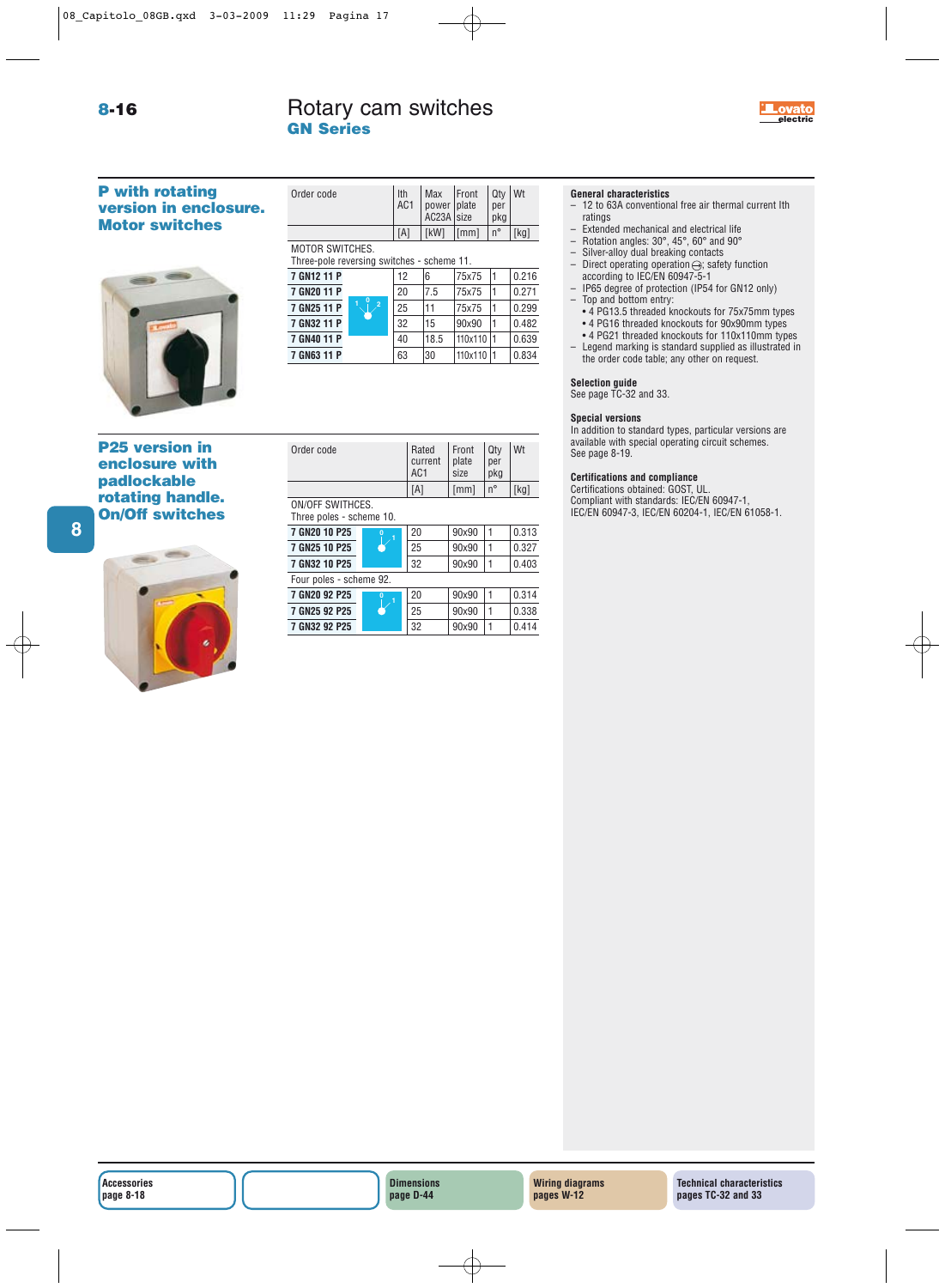

# Rotary cam switches **Accessories for GX series**

**Accessories for GX switches**



**7 AO14 - 7 AR114 - 7 A114 - 7 AR214**



**7 AR124 - 7 A124 - 7 AR224**



**7 APRBP**



**GX M1 - GX M2**



**GX M5 - GX M6**



**GX A01 - GX A01H - GX A11**

| Order<br>code                        | Description                                                              | Q.tv<br>per<br>pkg | Weight |
|--------------------------------------|--------------------------------------------------------------------------|--------------------|--------|
|                                      |                                                                          | n.                 | [kg]   |
|                                      | Black operating handle <sup>o</sup> .                                    |                    |        |
| 7A014                                | For 48x48mm front plate                                                  | 1                  | 0.005  |
| 7 AR114                              | For GX16 - GX20 65x65mm<br>front plate                                   | $\mathbf{1}$       | 0.010  |
| 7 A114                               | For GX32 - GX40 65x65mm<br>front plate                                   | 1                  | 0.010  |
| 7 AR214                              | For 90x90mm front plate                                                  | 1                  | 0.015  |
| Black operating lever <sup>O</sup> . |                                                                          |                    |        |
| 7 AR124                              | For GX16 - GX20 65x65mm<br>front plate                                   | 1                  | 0.019  |
| 7 A124                               | For GX32 - GX40 65x65mm<br>front plate                                   | 1                  | 0.019  |
| 7 AR224                              | For 90x90mm front plate                                                  | 1                  | 0.038  |
|                                      | Adjustable door-coupling extension shaft. 70mm long max <sup>o</sup> .   |                    |        |
| <b>7 APRBP</b>                       | For GX16 to GX40                                                         | 1                  | 0.027  |
| IP40 face plate <sup>O</sup> .       |                                                                          |                    |        |
| GX <sub>M1</sub>                     | 48x48mm blank face plate                                                 | 1                  | 0.011  |
| GX M <sub>2</sub>                    | 65x65mm blank face plate                                                 | 1                  | 0.027  |
|                                      | IP40 face plate with legend plate.                                       |                    |        |
| GX M5                                | 48x60mm blank face plate<br>with legend plate                            | 1                  | 0.013  |
| GX M6                                | 65x80mm blank face plate<br>with legend plate                            | 1                  | 0.029  |
| Padlockable handle <sup>O</sup> .    |                                                                          |                    |        |
| <b>GX A01</b>                        | 48x48mm yellow/red 0-1<br>padlockable handle for<br>2-position GX16-GX20 | 1                  | 0.030  |
| GX A01H                              | 65x65mm yellow/red 0-1<br>padlockable handle for<br>2-position GX16-GX20 | 1                  | 0.047  |
| <b>GX A11</b>                        | 65x65mm yellow/red 0-1<br>padlockable handle for<br>2-position GX32-GX40 | $\mathbf{1}$       | 0.047  |

❶ Also suitable for GN series.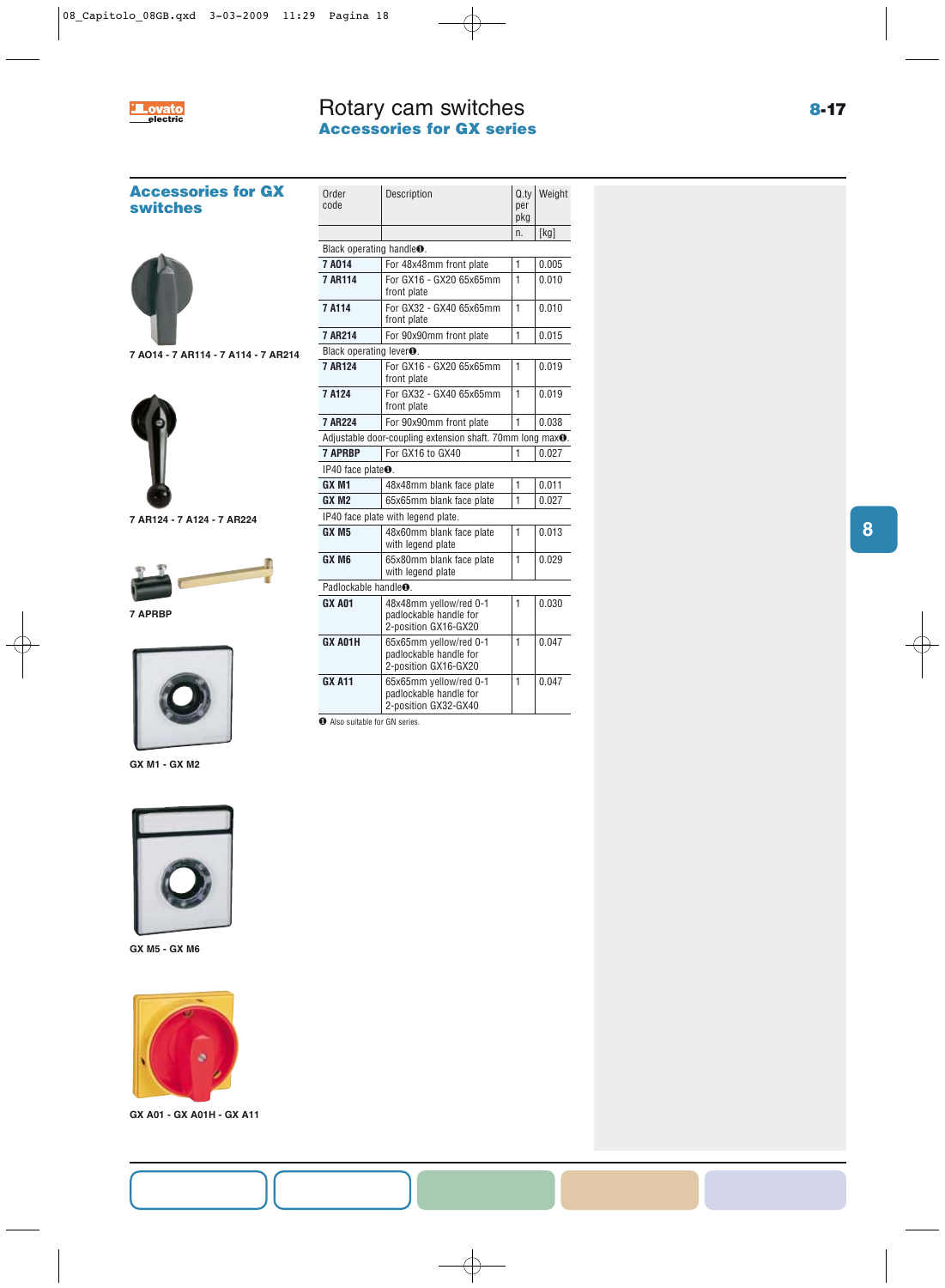# Rotary cam switches **Accessories for GN series 8-18 electric electric electric electric electric electric electric electric**

Order code Description and Qty Wt

| Qty<br>| per pkg

|                                       |                                                                               | n° | [kg]  |  |
|---------------------------------------|-------------------------------------------------------------------------------|----|-------|--|
|                                       | Finger protection shroud for supply terminals.                                |    |       |  |
| 7 A0191                               | For GN12-GN20                                                                 | 1  | 0.017 |  |
| 7 A0192                               | For GN25                                                                      | 1  | 0.021 |  |
| 7 A119U                               | For GN32 U version                                                            | 1  | 0.033 |  |
| 7A1190                                | For GN32 O version                                                            | 1  | 0.033 |  |
| 7A1691                                | For GN40                                                                      | 1  | 0.005 |  |
| 7A1692                                | For GN63                                                                      | 1  | 0.006 |  |
| 7A1693                                | For GN125                                                                     | 1  | 0.020 |  |
| Black operating handle <sup>o</sup> . |                                                                               |    |       |  |
| 7A014                                 | For 48x48mm front plate                                                       | 1  | 0.005 |  |
| <b>7 AR114</b>                        | For GN12 - GN20 - GN25                                                        | 1  | 0.010 |  |
| 7 A114                                | 65x65mm front plate                                                           | 1  |       |  |
|                                       | For GN32 - GN40 - GN63<br>65x65mm front plate                                 |    | 0.010 |  |
| 7 AR214                               | For GN32-GN40-GN63-GN125<br>90x90mm front plate                               | 1  | 0.015 |  |
| Black operating lever <sup>O</sup> .  |                                                                               |    |       |  |
| <b>7 AR124</b>                        | For GN12 - GN20 - GN25<br>65x65mm front plate                                 | 1  | 0.019 |  |
| 7 A124                                | For GN32 - GN40 - GN63<br>65x65mm front plate                                 | 1  | 0.019 |  |
| <b>7 AR224</b>                        | For GN125 90x90mm front<br>plate                                              | 1  | 0.038 |  |
| U version.                            | 35mm DIN rail (IEC/EN 60715) base mounting piece for                          |    |       |  |
| 7A180                                 | For GN12 to GN25                                                              | 1  | 0.011 |  |
| 7A181                                 | For GN32 to GN63                                                              | 1  | 0.018 |  |
|                                       | Adjustable door-coupling extension shaft, 70 mm long max <sup>o</sup> .       |    |       |  |
| <b>7 APRBP</b>                        | For GN12 to GN63                                                              | 1  | 0.027 |  |
| Flexible rubber shroud <sup>®</sup> . |                                                                               |    |       |  |
| 7 A441                                |                                                                               | 1  | 0.045 |  |
|                                       | Ø 58mm, 70mm long<br>for GN12 to GN25<br>with 2 elements                      |    |       |  |
| 7 A442                                | Ø 58mm, 92mm long<br>for GN12 to GN25<br>with 4 elements                      | 1  | 0.054 |  |
| 7 A443                                | Ø 58mm, 125mm long<br>for GN12 to GN25<br>with 6 elements                     | 1  | 0.063 |  |
| IP40 face plate $\bullet$ .           |                                                                               |    |       |  |
| GX <sub>M1</sub>                      | 48x48mm blank face plate                                                      | 1  | 0.011 |  |
| GX M2                                 | 65x65mm blank face plate                                                      | 1  | 0.027 |  |
| Padlockable handle <sup>O</sup> .     |                                                                               |    |       |  |
| GX A01                                | 48x48mm yellow/red 0-1<br>padlockable handle for<br>2-position GN12-GN20-GN25 | 1  | 0.030 |  |
| GX A01H                               | 65x65mm yellow/red 0-1<br>padlockable handle for<br>2-position GN12-GN20-GN25 | 1  | 0.047 |  |
| <b>GX A11</b>                         | 65x65mm yellow/red 0-1<br>padlockable handle for<br>2-position GN32-GN40-GN63 | 1  | 0.047 |  |
| Also suitable for GX series.          | <sup>2</sup> Raises contact degree of protection from IP00 to IP20.           |    |       |  |

# **Accessories for GN switches**





**7 A019... - 7 A119...**



**8**

**7 AR114 - 7 A114 - 7 AR214 7 AR124 - 7 A124 - 7 AR224**



**7 A180 - 7 A181**



**7 APRBP**



**7 A441 - 7 A442 - 7 A443**



**GX M1 - GX M2**



**GX A01 - GX A01H - GX A11**